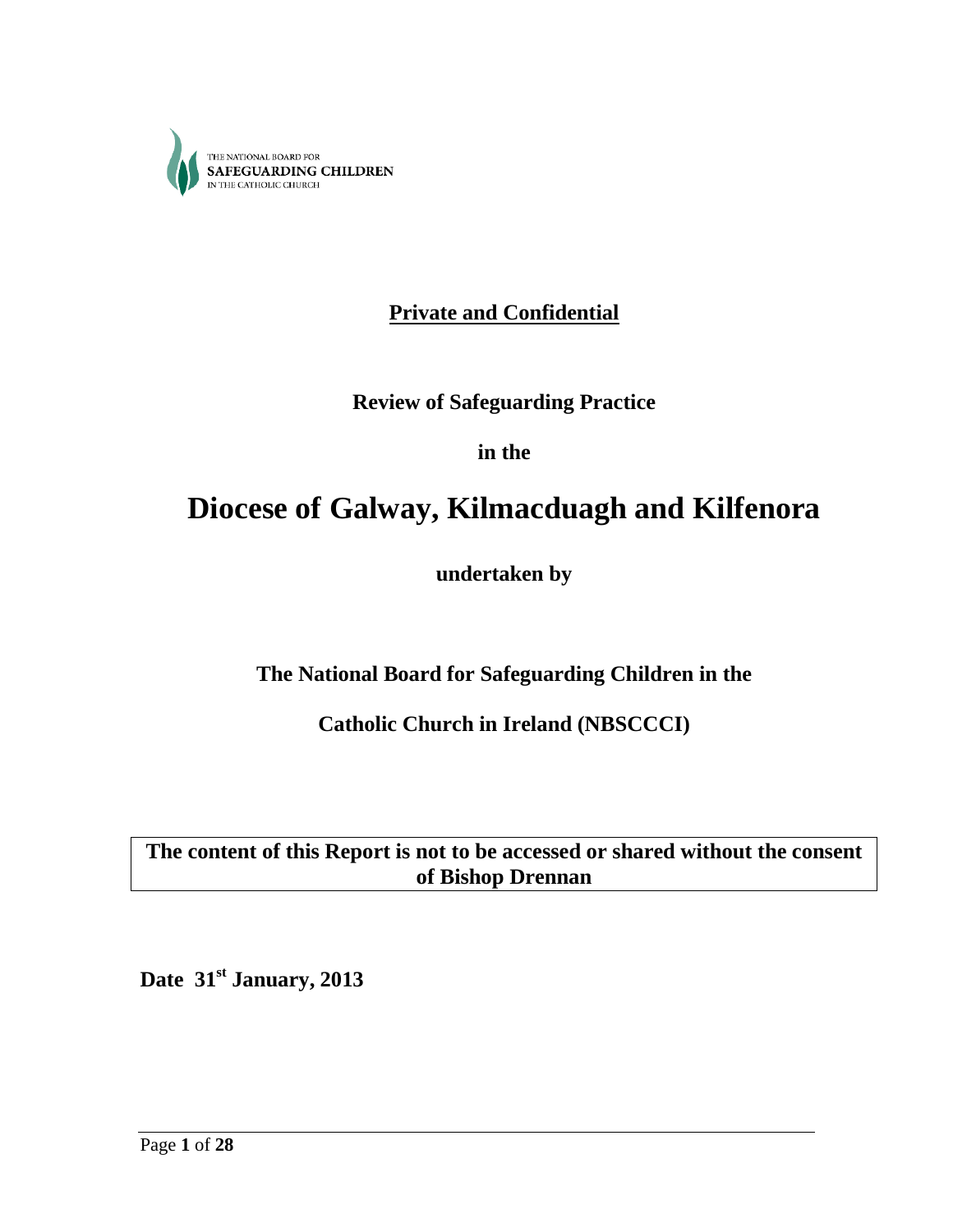# **CONTENTS**

| <b>Background</b>                                              | Page 3  |  |
|----------------------------------------------------------------|---------|--|
| <b>Standard 1</b><br>A written policy on keeping children safe | Page 6  |  |
| <b>Standard 2</b>                                              |         |  |
| Management of allegations                                      | Page 8  |  |
| <b>Standard 3</b>                                              |         |  |
| Preventing Harm to Children                                    | Page 13 |  |
| <b>Standard 4</b>                                              |         |  |
| <b>Training and Education</b>                                  | Page 16 |  |
| <b>Standard 5</b>                                              |         |  |
| Communicating the Church's<br>Safeguarding Message             | Page 18 |  |
|                                                                |         |  |
| <b>Standard 6</b><br><b>Access to Advice and Support</b>       | Page 20 |  |
|                                                                |         |  |
| <b>Standard 7</b>                                              |         |  |
| <b>Implementing and Monitoring Standards</b>                   | Page 22 |  |
| <b>Recommendations</b>                                         | Page 24 |  |
|                                                                |         |  |
| <b>Terms of Reference</b>                                      | Page 26 |  |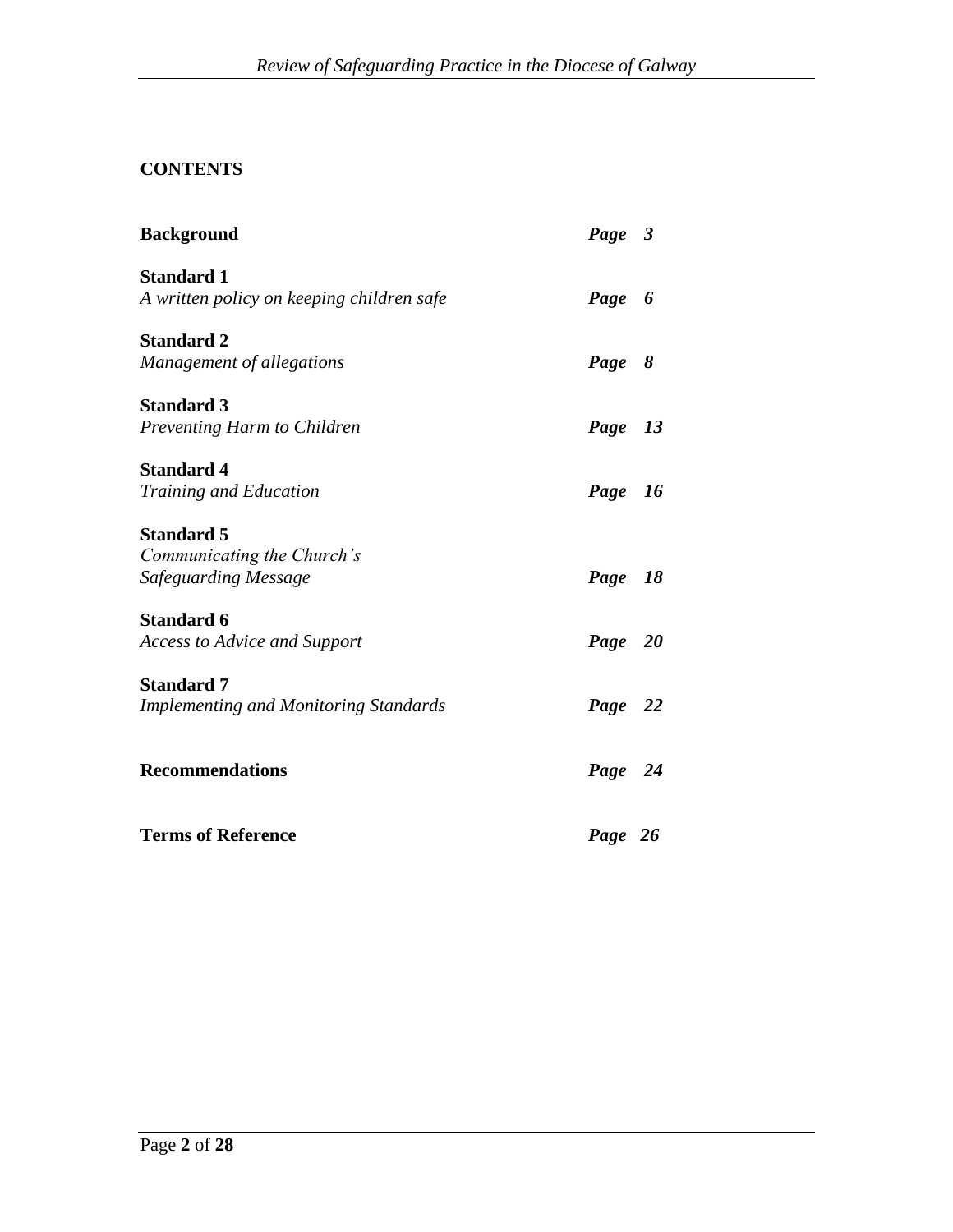## **Background**

The National Board for Safeguarding Children in the Catholic Church in Ireland (NBSCCCI) was asked by the Sponsoring Bodies, namely the Episcopal Conference, the Conference of Religious of Ireland (CORI) and the Irish Missionary Union (IMU), to undertake a comprehensive review of safeguarding practice within and across all the Church authorities on the island of Ireland. The purpose of the review is to confirm that current safeguarding practice complies with the standards set down within the guidance issued by the Sponsoring Bodies in February 2009 *Safeguarding Children: Standards and Guidance Document for the Catholic Church in Ireland* and that all known allegations and concerns had been appropriately dealt with. To achieve this task, safeguarding practice in each Church authority is to be reviewed through an examination of case records and through interviews with key personnel involved both within and external to a diocese or other authority.

This report contains the findings of the *Review of Safeguarding Practice within the Diocese of Galway, Kilmacduagh and Kilfenora* (hereafter Galway) undertaken by the NBSCCCI in line with the request made to it by the Sponsoring Bodies. It is based upon the case material made available to us by Bishop Drennan, along with interviews with selected key personnel who contribute to safeguarding within the Diocese of Galway. The NBSCCCI believes that all relevant documentation for these cases was passed to the reviewers and Bishop Drennan has confirmed this.

The findings of the review have been shared with a reference group in redacted form before being submitted to Bishop Drennan, along with any recommendations arising from the findings.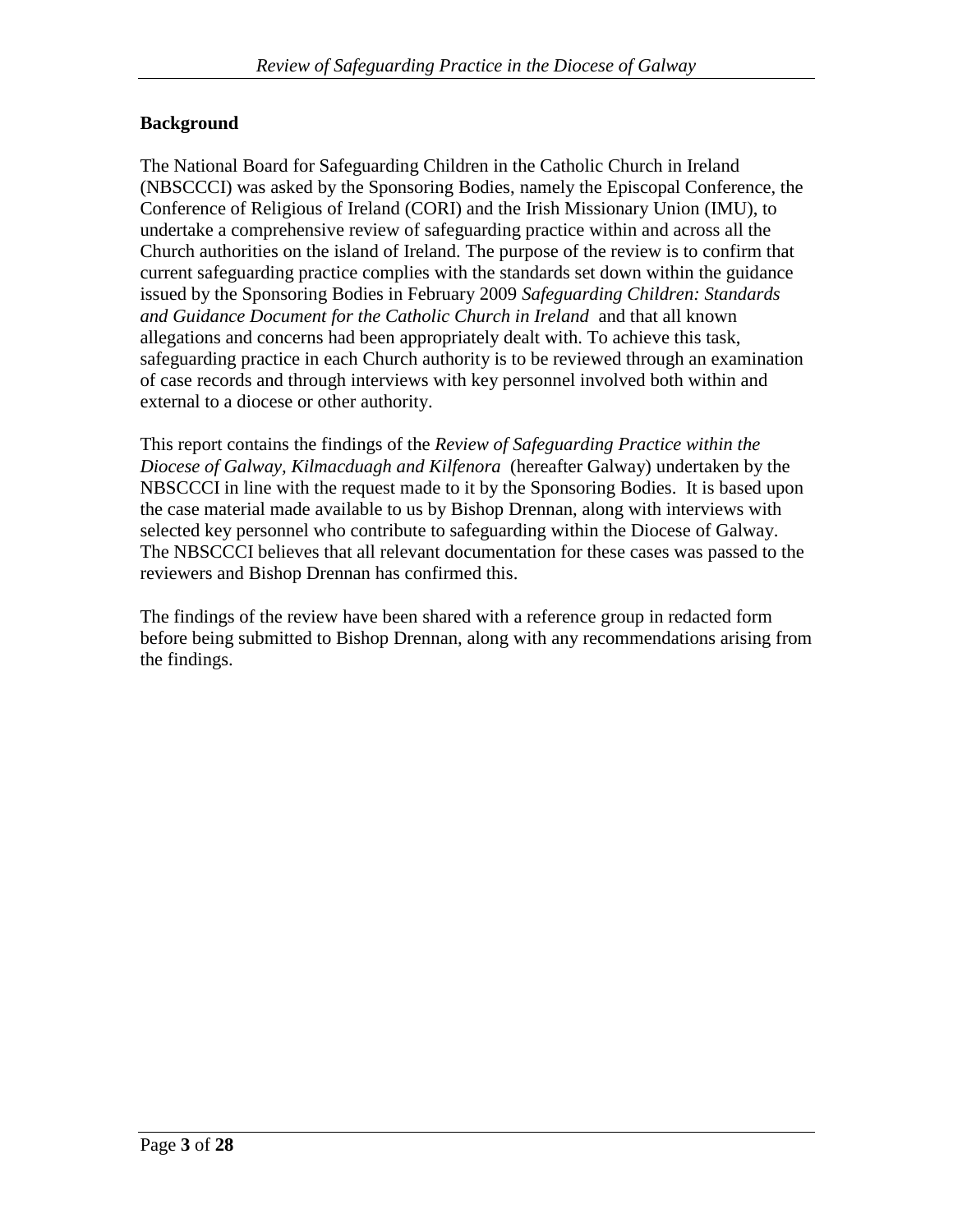## **Introduction**

Bishop Drennan invited NBSCCCI to undertake a review of safeguarding practice in the Diocese of Galway late in 2012. As a consequence, two days of fieldwork were carried out, starting on the evening of  $14<sup>th</sup>$  January 2013 when a series of meetings commenced with lay volunteers and priests and continued over the following two days.

Bishop Drennan has been in post as Bishop of Galway since 2005. He succeeded Bishop McLoughlin, who took up office in 1993, Bishop McLoughlin passed away on  $25<sup>th</sup>$ November 2005. Bishop Eamon Casey was Bishop of Galway from 1976 until May 1992 when he resigned.

This report will reference practice under the leadership of all three Bishops detailed above.

The Diocese of Galway, Kilmacduagh and Kilfenora consists of 39 parishes, grouped into five deaneries, serving communities living in parts of counties Galway, Clare and Mayo. There are 48 diocesan priests working in the diocese and 15 religious order priests making a total of 63 priests in ministry in the diocese.

In addition to diocesan and religious order priests noted above, there are a number of religious orders/congregations/missionary societies who have a presence in the diocese. These orders/congregations and missionary societies are required to have their own safeguarding policies and procedures in place and their practice was not examined as part of the review in Galway Diocese.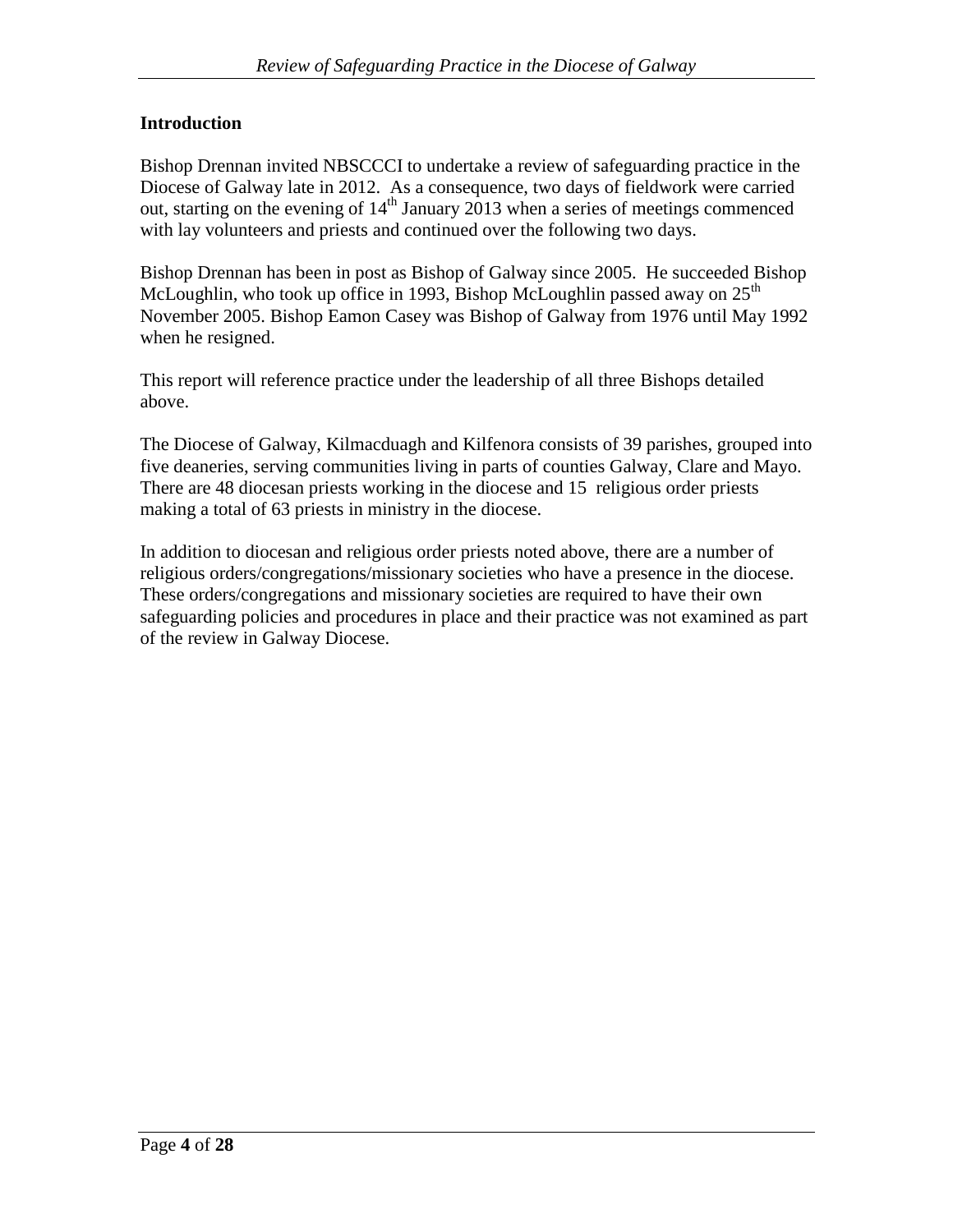## **STANDARDS**

This section provides the findings of the review. The template employed to present the findings are the seven standards, set down and described in the Church guidance, *Safeguarding Children: Standards and Guidance Document for the Catholic Church in Ireland.* This guidance was launched in February 2009 and was endorsed and adopted by all the Church authorities that minister on the island of Ireland, including the Diocese of Galway. The seven standards are:

**Standard 1** A written policy on keeping children safe

**Standard 2** Procedures – how to respond to allegations and suspicions in the Republic of Ireland and Northern Ireland

**Standard 3** Preventing harm to children:

- recruitment and vetting
- running safe activities for children
- codes of behaviour

**Standard 4** Training and education

**Standard 5** Communicating the Church's safeguarding message:

- to children
- to parents and adults
- to other organisations

**Standard 6** Access to advice and support

**Standard 7** Implementing and monitoring the Standards

Each Standard contains a list of criteria, which are indicators that help decide whether this standard has been met. The criteria give details of the steps that a Church organisation, diocese or religious order, needs to take to meet the standard and ways of providing evidence that the standard has been met.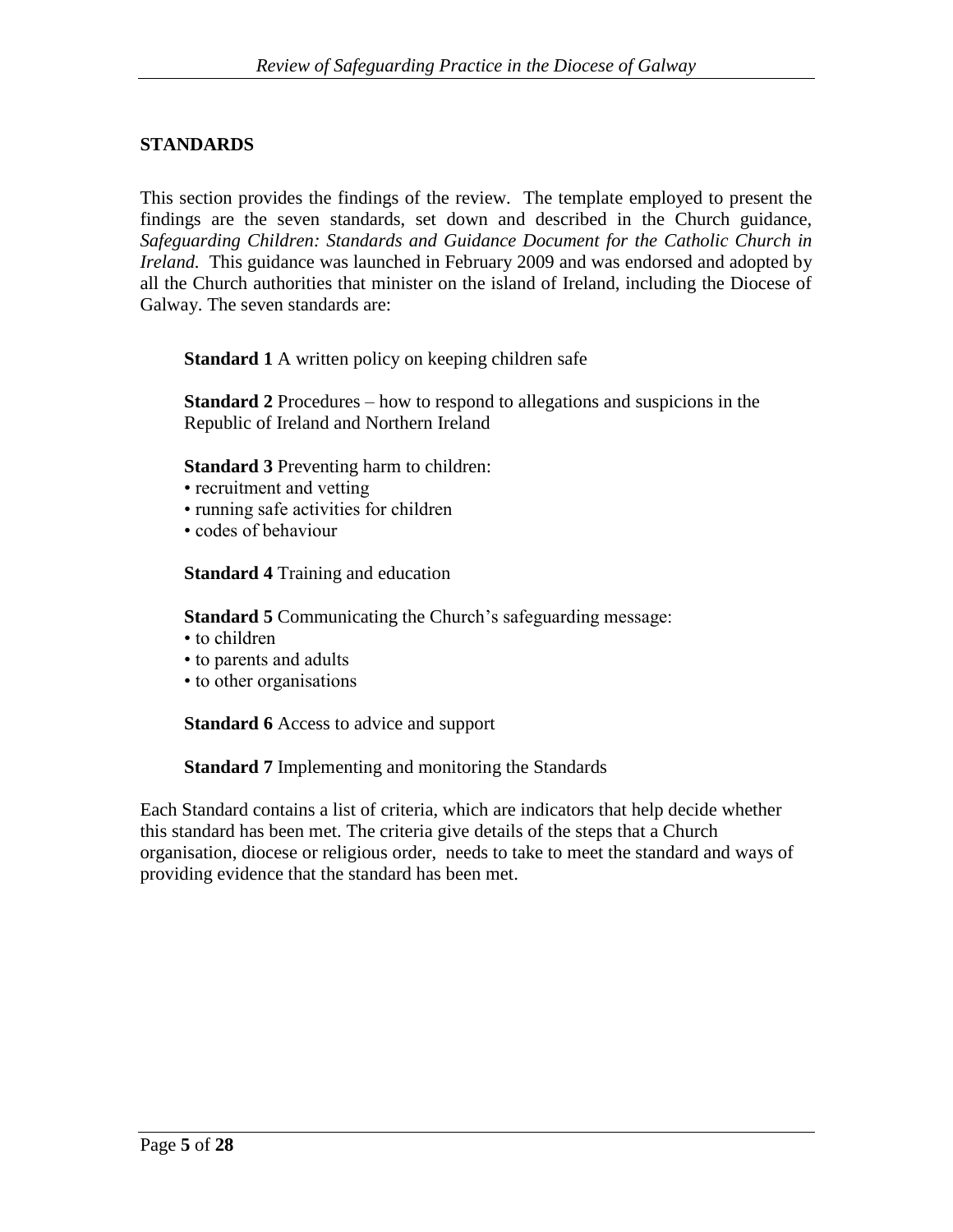## *A written policy on keeping children safe*

*Each child should be cherished and affirmed as a gift from God with an inherent right to dignity of life and bodily integrity, which shall be respected, nurtured and protected by all.*

Compliance with standard 1 is only fully achieved when Galway Diocese meets the requirements of all nine criteria against which the standard is measured.

### **Criteria**

| <b>Number</b> | <b>Criterion</b>                                                  | Met fully or         |
|---------------|-------------------------------------------------------------------|----------------------|
|               |                                                                   | <b>Met partially</b> |
|               |                                                                   | or                   |
|               |                                                                   | Not met              |
| 1.1           | The Church organisation has a child protection policy that is     | Met fully            |
|               | written in a clear and easily understandable way.                 |                      |
| 1.2           | The policy is approved and signed by the relevant leadership      | Met fully            |
|               | body of the Church organisation (e.g. the bishop of the diocese   |                      |
|               | or provincial of a religious congregation).                       |                      |
| 1.3           | The policy states that all Church personnel are required to       | Met fully            |
|               | comply with it.                                                   |                      |
| 1.4           | The policy is reviewed at regular intervals no more than three    | Met fully*           |
|               | years apart and is adapted whenever there are significant         |                      |
|               | changes in the organisation or legislation.                       |                      |
| 1.5           | The policy addresses child protection in the different aspects of | Met fully            |
|               | Church work e.g. within a church building, community work,        |                      |
|               | pilgrimages, trips and holidays.                                  |                      |
| 1.6           | The policy states how those individuals who pose a risk to        | <b>Partially Met</b> |
|               | children are managed.                                             |                      |
| 1.7           | The policy clearly describes the Church's understanding and       | Met fully            |
|               | definitions of abuse.                                             |                      |
| 1.8           | The policy states that all current child protection concerns must | Met fully            |
|               | be fully reported to the civil authorities without delay.         |                      |
| 1.9           | The policy should be created at diocese or congregational level.  | Met fully            |
|               | If a separate policy document at parish or other level is         |                      |
|               | necessary this should be consistent with the diocesan or          |                      |
|               | congregational policy and approved by the relevant diocesan or    |                      |
|               | congregational authority before distribution.                     |                      |

*\* Process of review being initiated by the Safeguarding Committee in 2013*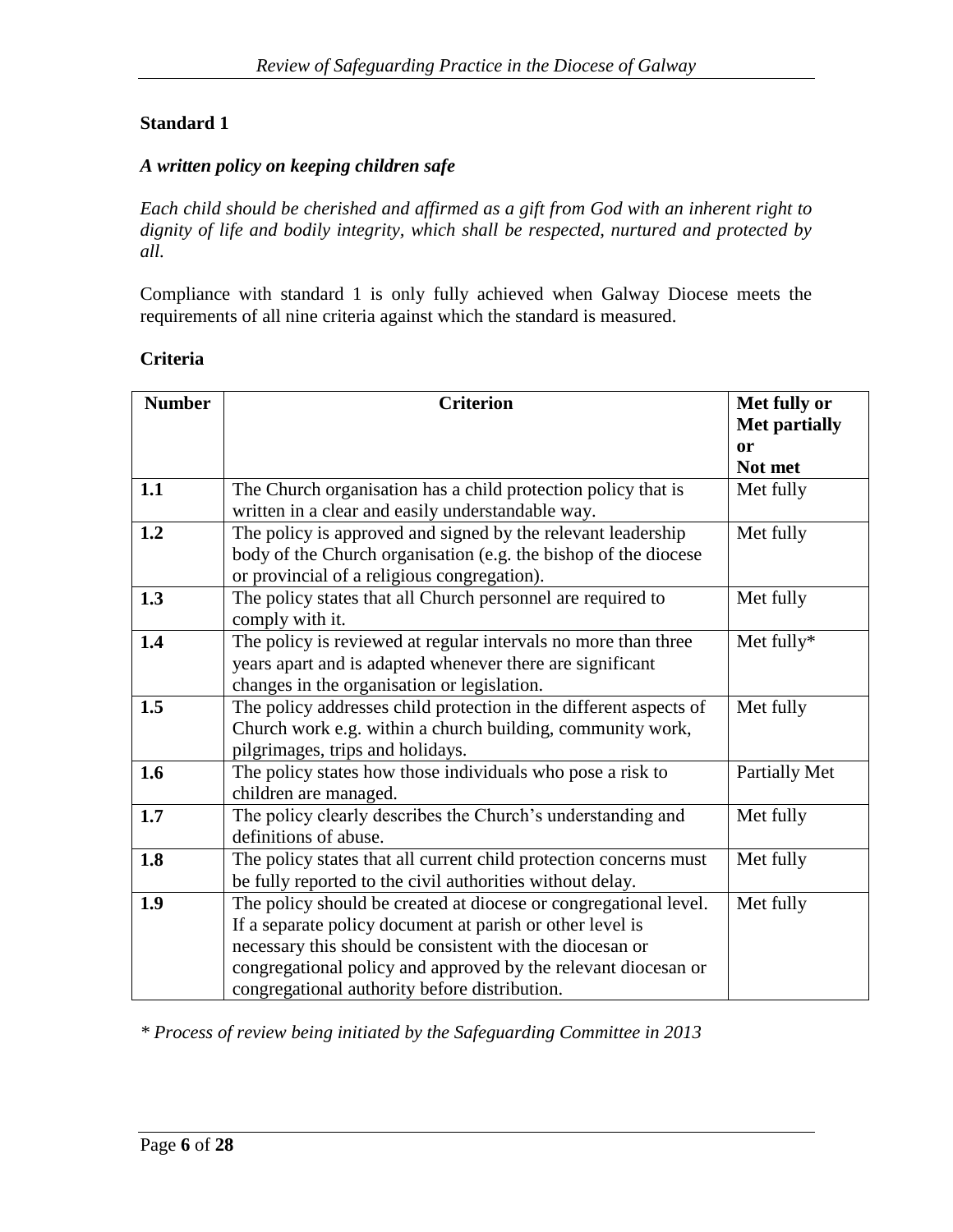The *Galway Diocesan Safeguarding Policy and Procedures* have been in place in the current format since 2010. In his opening remarks to the document, Bishop Drennan acknowledges the past mistakes and failures in the care and protection of children and young people. He goes on to acknowledge the contribution of the many volunteers in the creation of safe environments within the Church. The reviewers reported to Bishop Drennan the importance of his strong leadership and the obvious respect that is shown to him by all safeguarding personnel. It was abundantly clear from discussions with the many lay volunteers encountered during the fieldwork that *The Galway Diocesan Policy and Procedures* are living documents, which they have all signed up to and which they proactively promote across the diocese and in all Church related activities. The diocese hosts an annual safeguarding conference, attended by Bishop Drennan, as a sign of his commitment to safeguarding and by way of thanking the volunteers and staff.

The Director of Safeguarding, who was closely involved with drafting the current policy and procedures document in his then role as chair of the safeguarding committee, advised that the document is currently under review and will take account of changes to legislation and new guidance issued both by Government and NBSCCCI. The dioceses within the western province are currently consulting to develop a combined new policy for all six dioceses. The NBSCCCI welcome this initiative and would recommend that the western province diocesan safeguarding committee take cognisance of requirements under any revisions to *Safeguarding Children: Standards and Guidance Document for the Catholic Church in Ireland* and *Children First* in the redrafting of their policy document.

The safeguarding representatives advised that information on the safeguarding policy, how to make a complaint and contact details for the designated person, An Garda Síochána and HSE are displayed in all Church properties. Interestingly they also informed the reviewers that the code of behaviour for adults is also openly displayed in Churches and other church property. Further details about the steps taken to ensure the safety of children is detailed under Standard 3 below.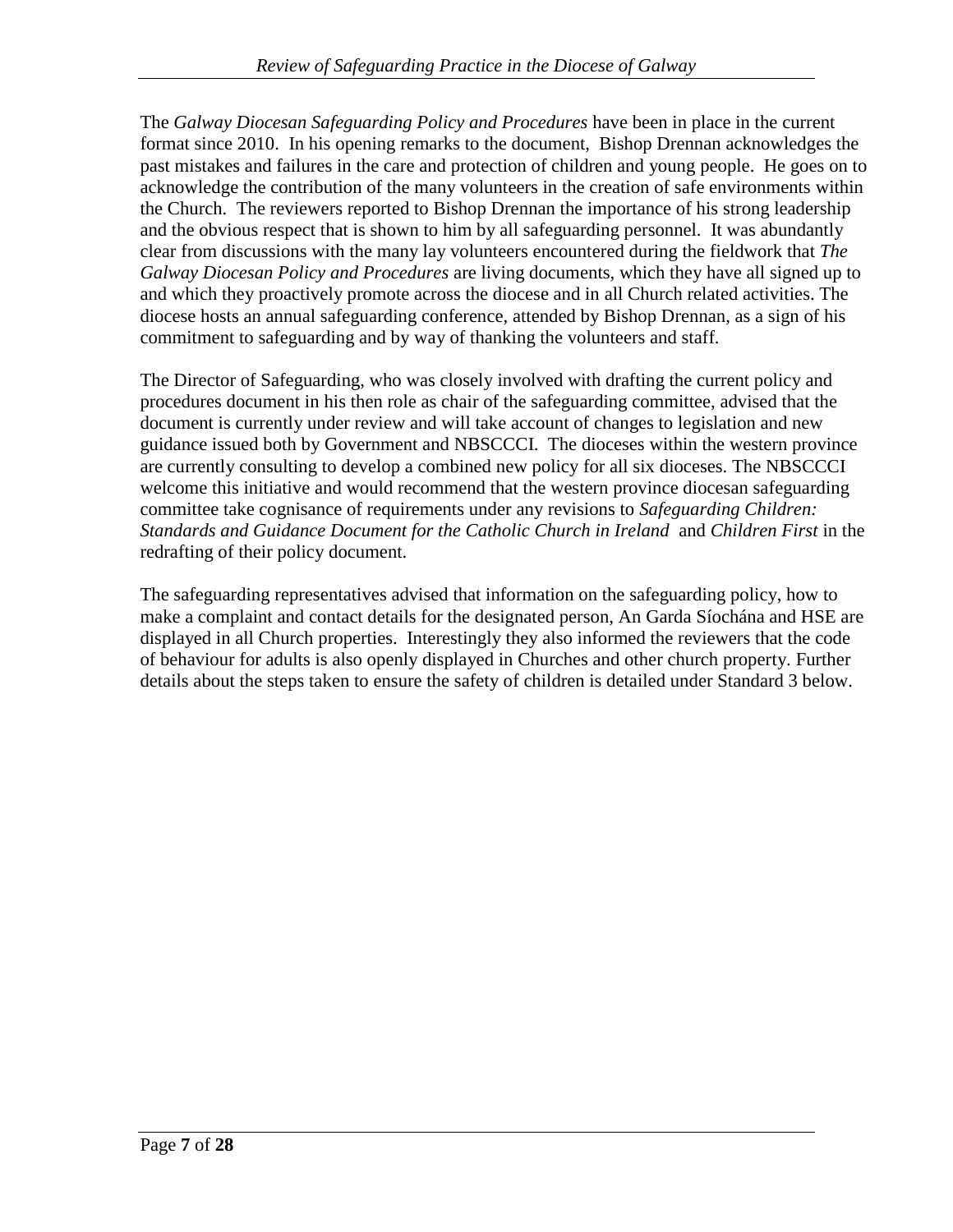## *Management of allegations*

*Children have a right to be listened to and heard: Church organisations must respond effectively and ensure any allegations and suspicions of abuse are reported both within the Church and to civil authorities.*

Compliance with Standard 2 is only fully achieved when Galway Diocese meets the requirements of all seven criteria against which the standard is measured.

#### **Criteria**

| <b>Number</b> | <b>Criterion</b>                                                                                               | Met fully or         |
|---------------|----------------------------------------------------------------------------------------------------------------|----------------------|
|               |                                                                                                                | <b>Met partially</b> |
|               |                                                                                                                | or                   |
|               |                                                                                                                | Not met              |
| 2.1           | There are clear child protection procedures in all Church                                                      | <b>Fully Met</b>     |
|               | organisations that provide step-by-step guidance on what                                                       |                      |
|               | action to take if there are allegations or suspicions of                                                       |                      |
|               | abuse of a child (historic or current).                                                                        |                      |
| 2.2           | The child protection procedures are consistent with                                                            | <b>Fully Met</b>     |
|               | legislation on child welfare civil guidance for child                                                          |                      |
|               | protection and written in a clear, easily understandable                                                       |                      |
|               | way.                                                                                                           |                      |
| 2.3           | There is a designated officer or officer(s) with a clearly                                                     | <b>Fully Met</b>     |
|               | defined role and responsibilities for safeguarding children                                                    |                      |
|               | at diocesan or congregational level.                                                                           |                      |
| 2.4           | There is a process for recording incidents, allegations and                                                    | <b>Fully Met</b>     |
|               | suspicions and referrals. These will be stored securely, so                                                    |                      |
|               | that confidential information is protected and complies                                                        |                      |
|               | with relevant legislation.                                                                                     |                      |
| 2.5           | There is a process for dealing with complaints made by                                                         | <b>Partially Met</b> |
|               | adults and children about unacceptable behaviour towards                                                       |                      |
|               | children, with clear timescales for resolving the complaint.                                                   |                      |
| 2.6           | There is guidance on confidentiality and information-                                                          | Partially Met        |
|               | sharing which makes clear that the protection of the child<br>is the most important consideration. The Seal of |                      |
|               | Confession is absolute.                                                                                        |                      |
| 2.7           | The procedures include contact details for local child                                                         | <b>Fully Met</b>     |
|               |                                                                                                                |                      |
|               | protection services e.g. (Republic of Ireland) the local<br>Health Service Executive and An Garda Síochána;    |                      |
|               | (Northern Ireland) the local health and social services trust                                                  |                      |
|               | and the PSNI.                                                                                                  |                      |
|               |                                                                                                                |                      |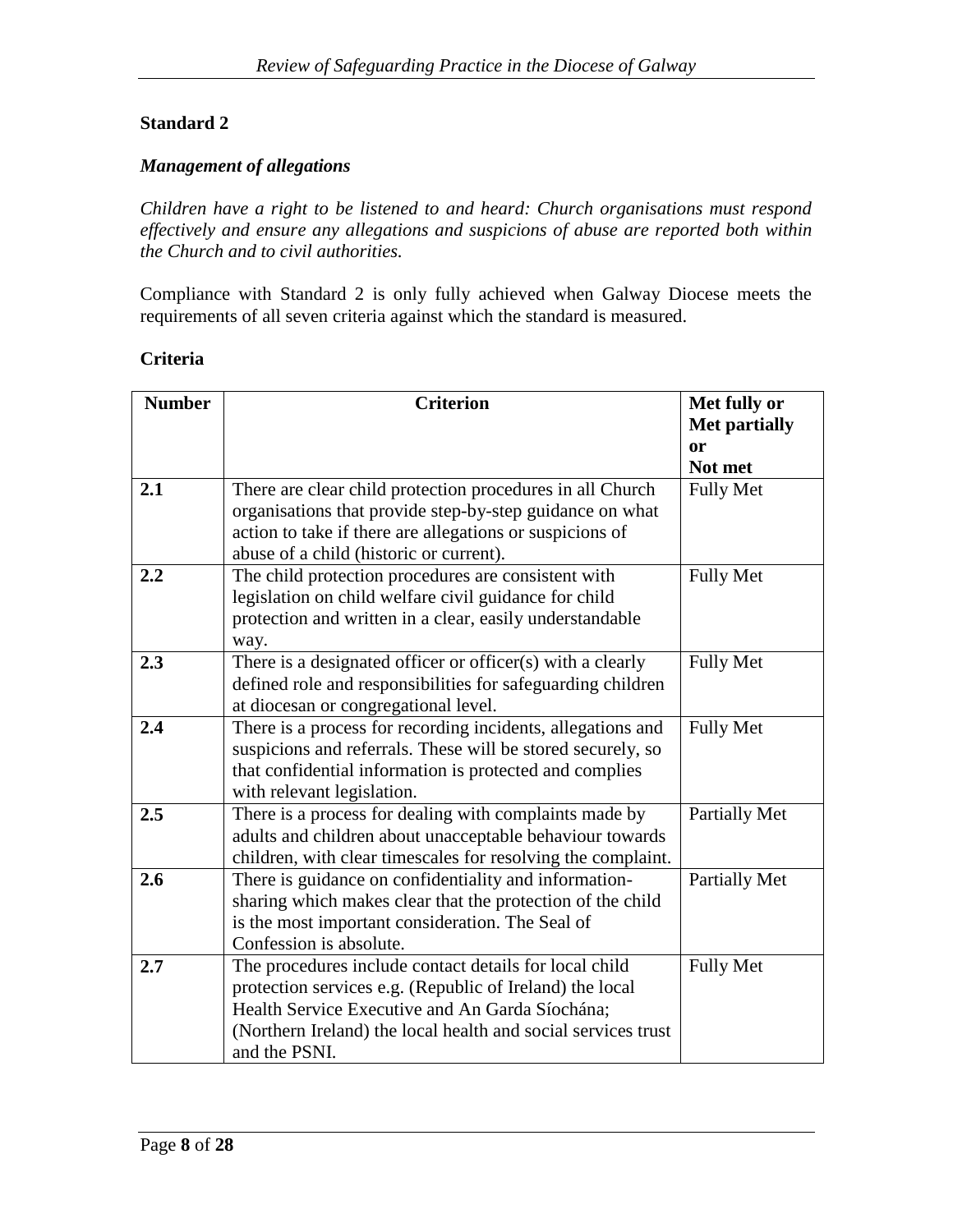# **Table 1**

#### **Incidence of Safeguarding allegations received within Galway Diocese from 1 st January 1975 up to January 2013.**

|                         | <b>Galway Diocese</b>                                    |                         |
|-------------------------|----------------------------------------------------------|-------------------------|
| $\mathbf{1}$            | Number of Diocesan priests against whom                  |                         |
|                         | allegations have been made since the $1st$               | 14                      |
|                         | January 1975 up to the date of the Review.               |                         |
| $\overline{2}$          | Total number of allegations received by the              | 38                      |
|                         | Diocese since 1 <sup>st</sup> January, 1975              |                         |
| $\overline{3}$          | Number of allegations reported to An Garda               | 27                      |
|                         | Síochána involving priests since 1 <sup>st</sup> January |                         |
|                         | 1975.                                                    |                         |
| $\overline{\mathbf{4}}$ | Number of allegations reported to the HSE (or            | 27                      |
|                         | the Health Boards which preceded the setting             |                         |
|                         | up of the HSE,) involving priests of the                 |                         |
|                         | Diocese/Order since 1 <sup>st</sup> January 1975.        |                         |
| 5                       | Number of priests still members of the                   |                         |
|                         | Diocese against whom an allegation was                   | 7                       |
|                         | made and who were living at the date of the              |                         |
|                         | review.                                                  |                         |
| 6                       | Number of priests against whom an allegation             | 5                       |
|                         | was made and who are deceased.                           |                         |
| 7                       | Number of priests against whom an allegation             | $\overline{\mathbf{3}}$ |
|                         | has been made and who are in ministry.                   |                         |
| 8                       | Number of priests/religious against whom an              |                         |
|                         | allegation was made and who are "Out of                  | $\overline{2}$          |
|                         | Ministry, but are still members of the                   |                         |
|                         | Diocese".                                                |                         |
| 9                       | Number of priests against whom an allegation             | $\overline{2}$          |
|                         | was made and who are retired                             |                         |
| 10                      | Number of priests against whom an allegation             | $\overline{2}$          |
|                         | was made and who have left the priesthood.               |                         |
| 11                      | Number of priests of the Diocese who have                | 1                       |
|                         | been convicted of having committed an                    |                         |
|                         | offence or offences against a child or young             |                         |
|                         | person since the 1 <sup>st</sup> January 1975.           |                         |

*Footnote*: *The term allegation in this table includes complaints and expressions of concern*.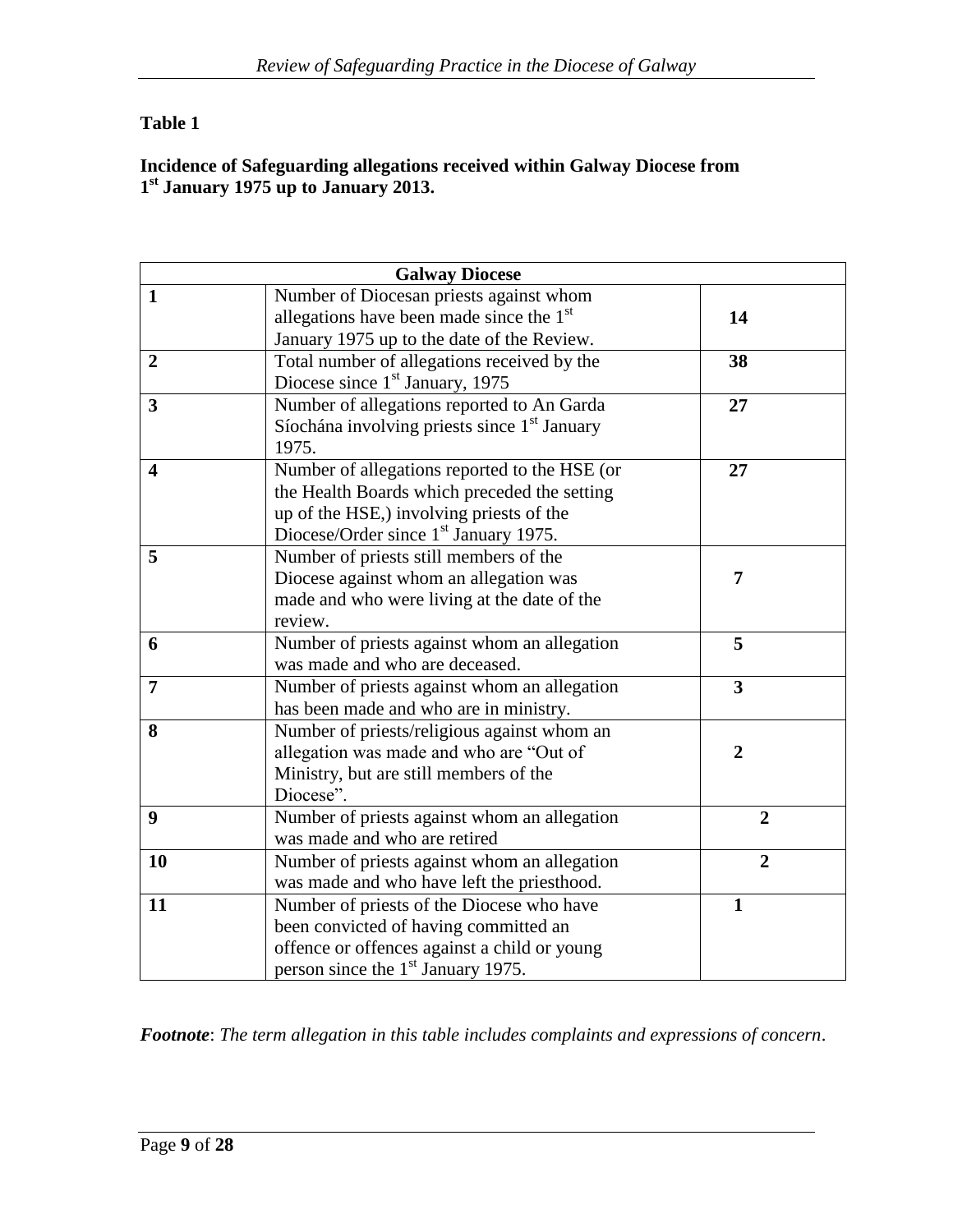The reviewers examined the case management records of 19 priests. This included 12 diocesan priests 9 of whom are alive and 4 priests from religious orders and 3 priests from other dioceses but who had a connection with Galway.

The case files mainly consist of correspondence with no corresponding narratives. They have recently been enhanced by the insertion of case file summaries which make the flow of the case management easier to understand.

## **Notification to the Civil Authorities**

Historically there have been delays in notifying An Garda Síochána and HSE of allegations in cases during the 1990s and early 2000. More recently there is very prompt reporting of all cases. While all current allegations are referred to the sexual crimes unit in Harcourt Square in Dublin, Bishop Drennan, the designated and deputy designated persons all state that they have a very open and positive relationship with An Garda Síochána in Galway. Bishop Drennan noted the helpful advice and support offered by the local superintendent. For his part the superintendent stated that, in his experience Bishop Drennan is a very open Bishop with a clear commitment to safeguarding children and to sharing information with An Garda Síochána.

Recent changes in the HSE have brought some challenges for the diocese, as their contact person moved to another area and the new child care manager was on sick leave. A telephone discussion was held with the previous child care manager as the diocese states that they have not had any contact with the new manager. The previous manager commented that she had a lot of positive contact with the designated person and has confidence in the reporting arrangements. She advised that she is seeking guidance from her seniors in HSE regarding interagency meetings as she is unclear of their role and purpose and of issues around data protection. There were no interagency meetings held between HSE, Galway Diocese and An Garda Síochána.

## **Church Inquiries and Processes**

It would appear from the records that in all cases prompt action was taken to remove men from ministry where credible allegations were made. The exception to this appears in two cases, one which was brought to the attention of Bishop Casey, which does not appear to have been afforded the attention it required during the early 1980s. Bishop McLoughlin was informed of the concerns against this now deceased priest and removed him from ministry in 1995. There was one other case which was brought to the attention of Bishop McLoughlin where it appears from the records that the complainant did not receive an appropriate response. The accused priest was already out of ministry when the complaint was received and was deceased when a subsequent complaint was made.

As stated above the written records consist of a series of correspondence and do not provide sufficient evidence to support the action that was clearly taken. There are some limited examples of written precepts, but these are usually by way of letters, in one instance to a care provider, rather than by way of a decree from the bishop setting out the restrictions. This lack of formal written restrictions has led to the accused in at least two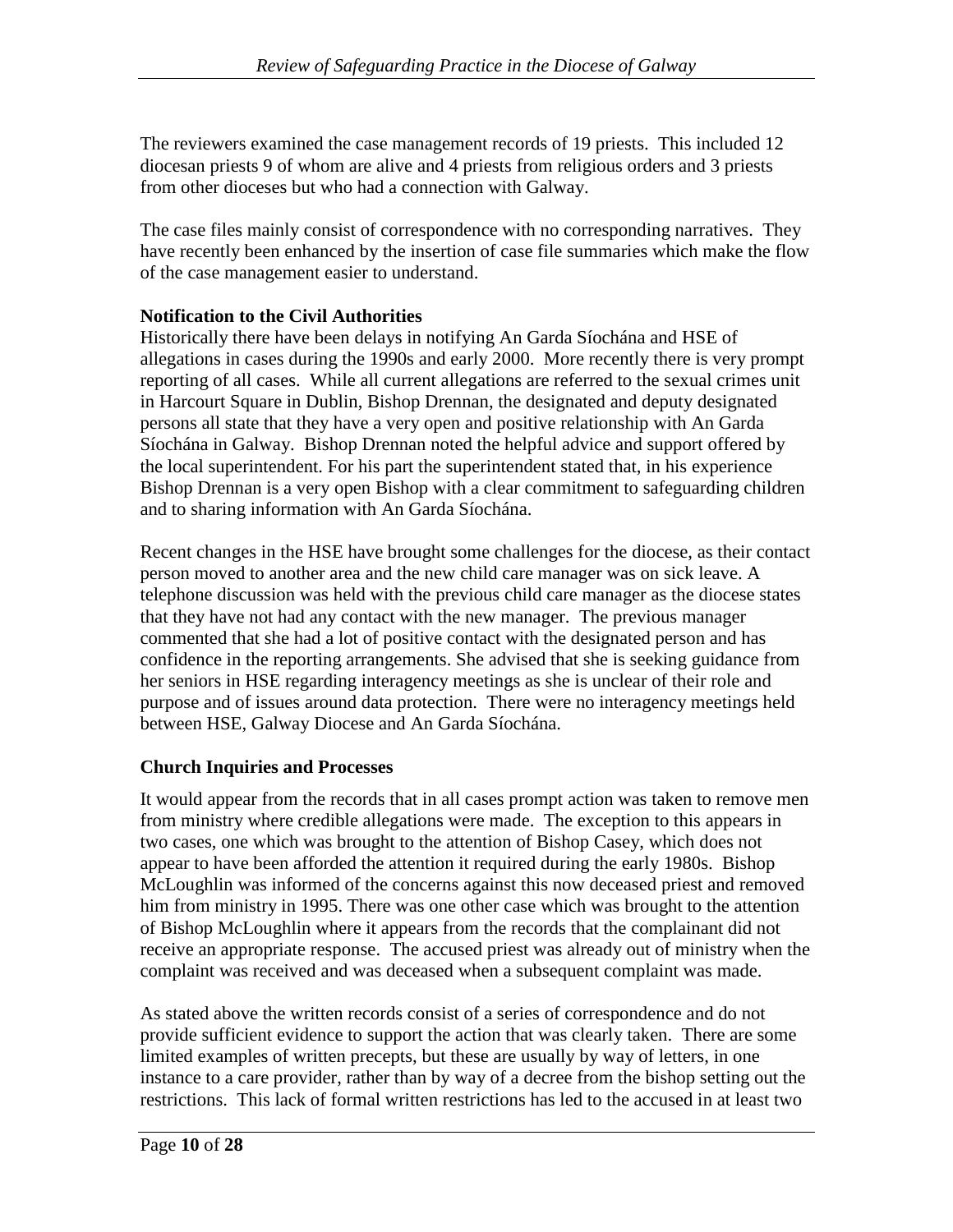cases thwarting the restrictions and appearing at funerals and other public events in full priests clothing and assisting with the liturgy. Where this has happened and has been brought to the attention of Bishop Drennan, he has taken quick action and reaffirmed with the accused his status as a priest "out of ministry". In order to avoid the likelihood of this happening again, Bishop Drennan should revisit all cases of priests out of ministry and ensure that written precepts are in place.

## **Recommendation 1.**

**Bishop Drennan should review all cases of living priests who are on administrative leave ("out of ministry") to ensure that formal written precepts have been issued and shared with the accused priest, and a copy retained on file.**

It has already been stated that initial action to remove priests against whom there are credible allegations was taken. In some cases there were An Garda Síochána investigations and files submitted to the DPP. In one case there was a conviction against a diocesan priest for abuse of a child. In another case there was a conviction for abuse of a young adult.

The requirements of canon law are, that following the civil investigations, a preliminary investigation under Canon 1717 should proceed and at the end of that process, if there is a case to answer, then information regarding the case and the priest should be forwarded to the Congregation for the Doctrine of the Faith (CDF) in the Vatican. In two cases in the Diocese of Galway, the accused priests have been laicised. In a further case, the Congregation of the Clergy returned the priest to ministry and in a fourth case canonical proceedings are still in process. There are a further number of priests who are "out of ministry" where there has not been a preliminary investigation and where there is no evidence on file that the CDF has been informed of the priest's current status.

It is very clear that these men are being monitored and that any risk presented by them is carefully identified. However the Church policies should be adhered to and brought to speedy conclusions as required by canon law.

### **Recommendation 2**

**Bishop Drennan needs to appoint a suitable person to initiate the preliminary investigation under Canon 1717, in relation to all priests out of ministry (where this has not already happened) and inform the CDF if required so that any subsequent penal process may take place.**

## **Risk Management**

Bishop Drennan highlighted his concern that all men out of ministry should be monitored to ensure that there is no current risk to children. The safeguarding co-ordinator takes responsibility for this task and shared with the reviewers, his direct and indirect contact with priests who are not in good standing. This is clearly a good initiative by the diocese, however there is a lack of written records to evidence this important work.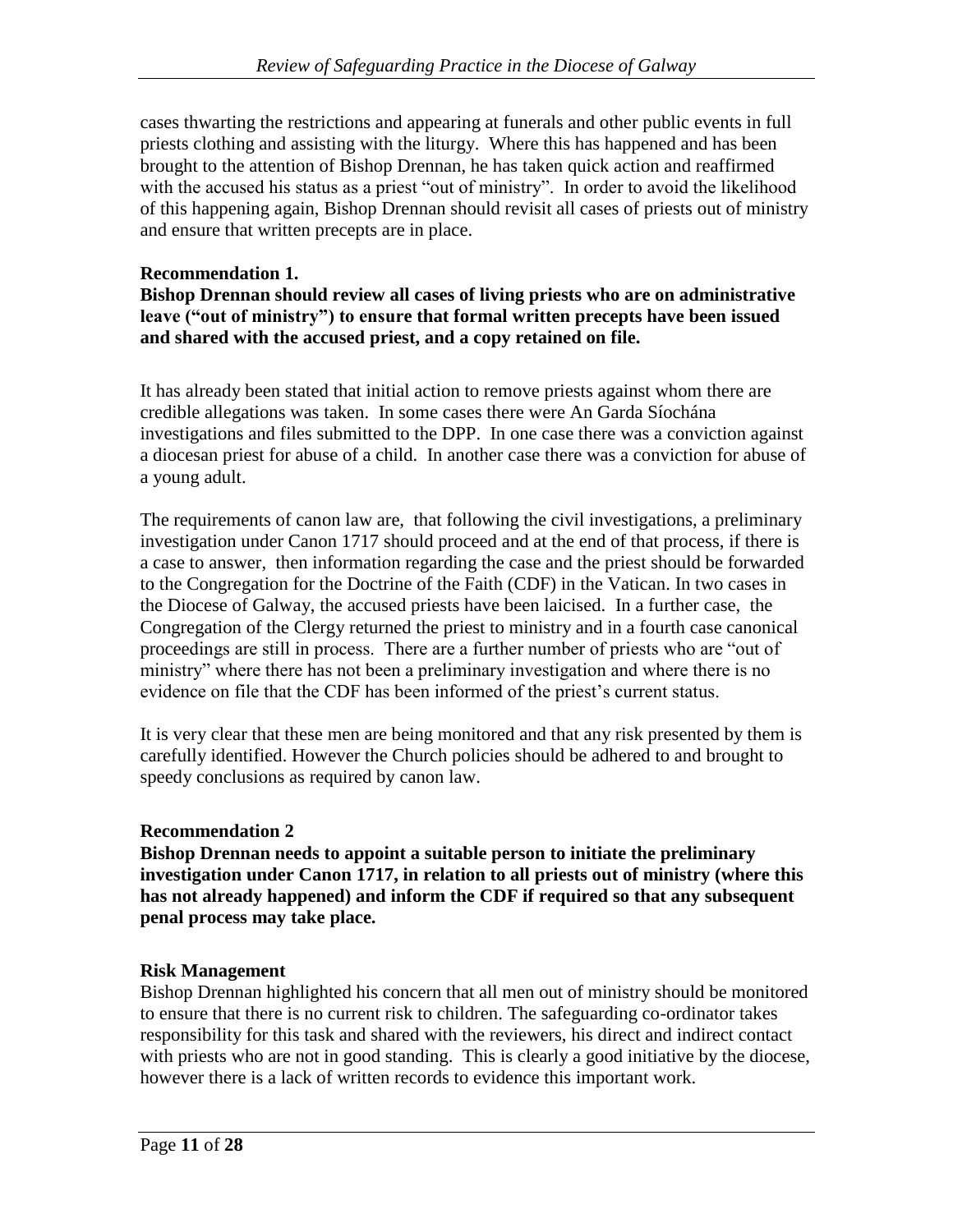## **Recommendation 3**

### **The Safeguarding Co-ordinator should put in place written risk management plans which should be shared with the accused priest; and a record made of all reviews of risk and monitoring visits**.

## **Advisory Panel**

The former Advisory Panel was stood down by Bishop Drennan in 2010 when NBSCCCI proposed the establishment of regional panels. When this did not take place, Bishop Drennan established a new panel, while awaiting the setting up of the NBSCCCI's National Case Management Reference Group (NCMRG). The diocese has presented a number of cases to the NCMRG and Bishop Drennan and the designated people expressed their satisfaction with the advice offered. The Diocesan Advisory panel has met on a number of occasions to draw up terms of reference and has been consulted in relation to a covenant of care in one case. There is some potential for confusion around Galway Diocese having access to two advisory bodies and it is therefore important that Bishop Drennan and his designated people develop protocols around the future use of these two groups.

### **Recommendation 4**

**Bishop Drennan in consultation with his designated people must decide how to proceed in relation to seeking advice on case management issues. Should they decide to retain both their own Diocesan Advisory panel and the National Case Management Reference Group (NCMRG), then they must draft protocols so that there is clarity around panel roles and responsibilities.**

On the whole cases are responded to well in Galway Dioceses. There is currently prompt notification to the civil authorities, removal from ministry has been decisive and management and monitoring of risk is good. Further work to improve this practice needs to take place in relation to adhering to canon law and ensuring that priests out of ministry are not left in limbo. Even where the administrative leave of a priest is by agreement, Bishop Drennan should ensure that all canonical processes have been completed.

Finally a comprehensive record of the practice must be placed in the case file. It is recommended that the adoption of and compliance with the NBSCCCI case file template as means of achieving this objective.

### **Recommendation 5**

**The designated person must ensure that all case management records follow the NBSCCCI template with narrative accounts of all actions taken and meetings held.**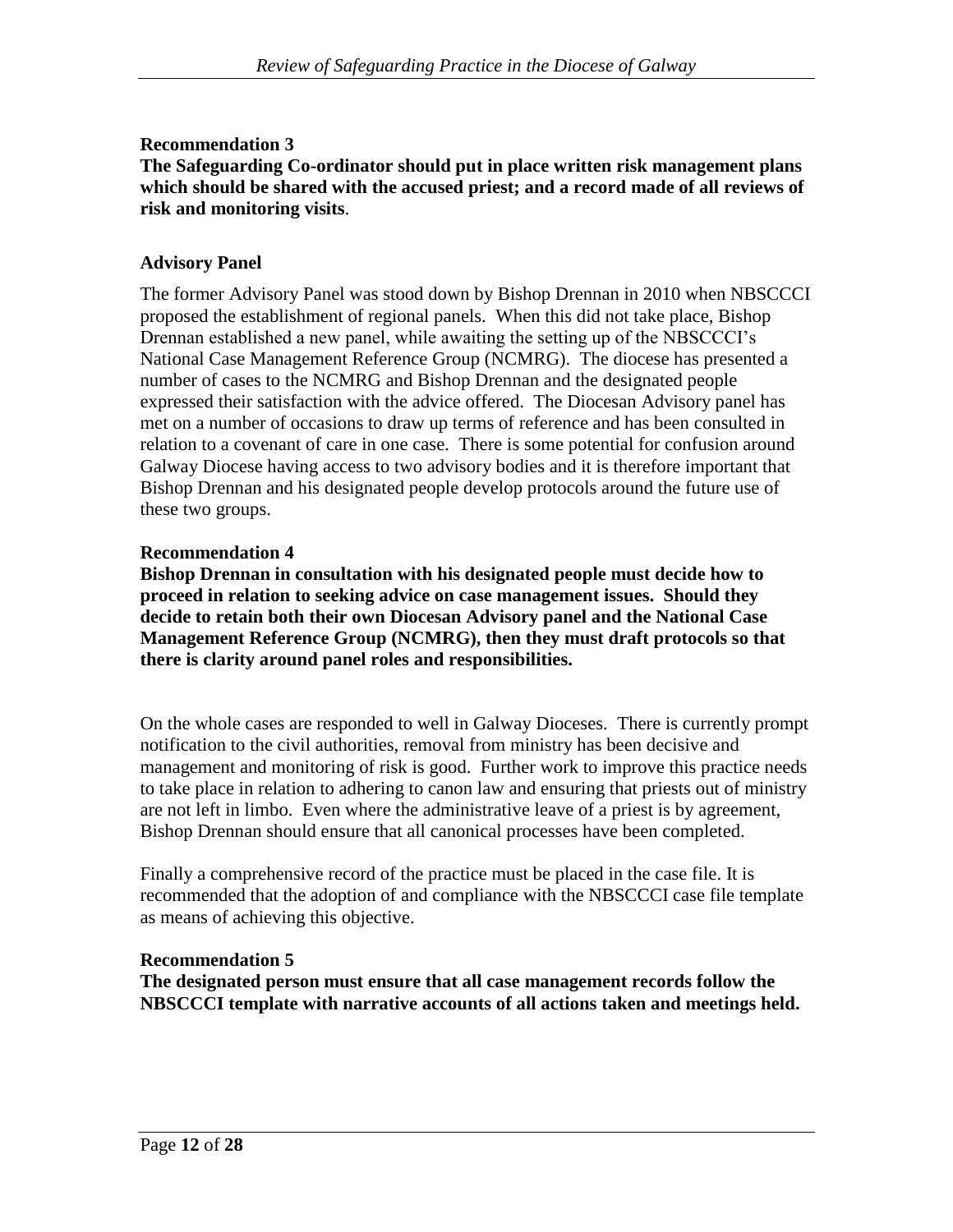## *Preventing Harm to Children*

*This standard requires that all procedures and practices relating to creating a safe environment for children be in place and effectively implemented. These include having safe recruitment and vetting practices in place, having clear codes of behaviour for adults who work with children and by operating safe activities for children.*

Compliance with Standard 3 is only fully achieved when Galway Diocese meets the requirements of all twelve criteria against which the standard is measured. These criteria are grouped into three areas, safe recruitment and vetting, codes of behaviour and operating safe activities for children.

#### **Criteria – safe recruitment and vetting**

| <b>Number</b> | <b>Criterion</b>                                         | Met fully or     |
|---------------|----------------------------------------------------------|------------------|
|               |                                                          | Met partially or |
|               |                                                          | Not met          |
| 3.1           | There are policies and procedures for recruiting         | <b>Fully Met</b> |
|               | Church personnel and assessing their suitability to      |                  |
|               | work with children.                                      |                  |
| 3.2           | The safe recruitment and vetting policy is in line with  | <b>Fully Met</b> |
|               | best practice guidance.                                  |                  |
| 3.3           | All those who have the opportunity for regular           | <b>Fully Met</b> |
|               | contact with children, or who are in positions of trust, |                  |
|               | complete a form declaring any previous court             |                  |
|               | convictions and undergo other checks as required by      |                  |
|               | legislation and guidance and this information is then    |                  |
|               | properly assessed and recorded.                          |                  |

### **Criteria – Codes of behaviour**

| <b>Number</b> | <b>Criterion</b>                                                                                                                                                                                                                        | Met fully or<br>Met partially or<br>Not met |
|---------------|-----------------------------------------------------------------------------------------------------------------------------------------------------------------------------------------------------------------------------------------|---------------------------------------------|
| 3.4           | The Church organisation provides guidance on<br>appropriate/ expected standards of behaviour of,<br>adults towards children.                                                                                                            | <b>Fully Met</b>                            |
| 3.5           | There is guidance on expected and acceptable<br>behaviour of children towards other children (anti-<br>bullying policy).                                                                                                                | <b>Fully Met</b>                            |
| 3.6           | There are clear ways in which Church personnel can<br>raise allegations and suspicions about unacceptable<br>behaviour towards children by other Church<br>personnel or volunteers ('whistle-blowing'),<br>confidentially if necessary. | Partially Met*                              |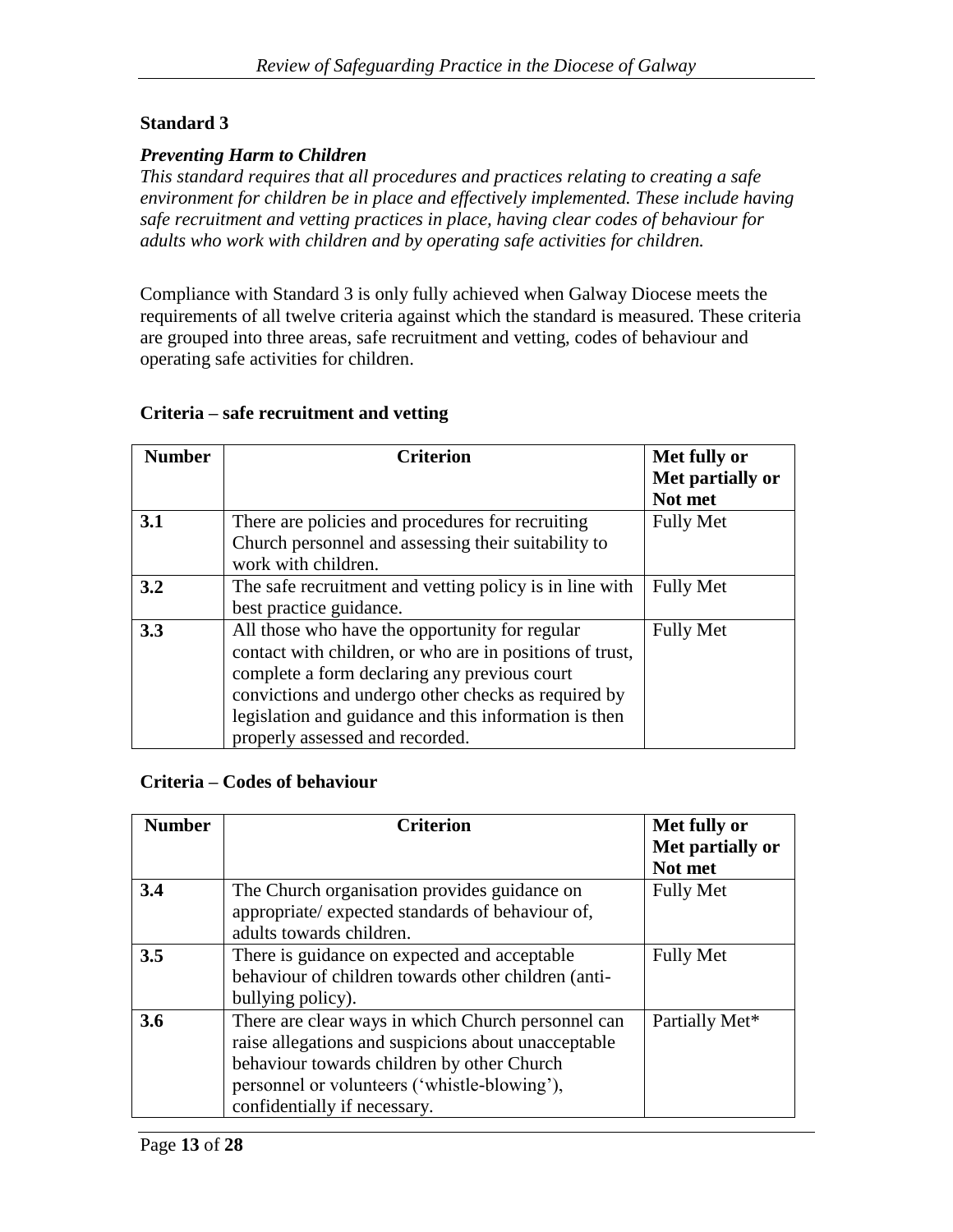| 3.7 | There are processes for dealing with children's<br>unacceptable behaviour that do not involve physical<br>punishment or any other form of degrading or<br>humiliating treatment.                                                           | Partially Met    |
|-----|--------------------------------------------------------------------------------------------------------------------------------------------------------------------------------------------------------------------------------------------|------------------|
| 3.8 | Guidance to staff and children makes it clear that<br>discriminatory behaviour or language in relation to<br>any of the following is not acceptable: race, culture,<br>age, gender, disability, religion, sexuality or political<br>views. | <b>Fully Met</b> |
| 3.9 | Policies include guidelines on the personal/intimate<br>care of children with disabilities, including<br>appropriate and inappropriate touch.                                                                                              | <b>Fully Met</b> |

**\*** *Galway Diocese have advised to await further guidance prior to finalising the production of a whistle blowing policy until the signing into law of the new rules.*

## **Criteria – Operating safe activities for children**

| <b>Number</b> | <b>Criterion</b>                                        | Met fully or     |
|---------------|---------------------------------------------------------|------------------|
|               |                                                         | Met partially or |
|               |                                                         | Not met          |
| 3.10          | There is guidance on assessing all possible risks       | <b>Fully Met</b> |
|               | when working with children $-$ especially in activities |                  |
|               | that involve time spent away from home.                 |                  |
| 3.11          | When operating projects/activities children are         | <b>Fully Met</b> |
|               | adequately supervised and protected at all times.       |                  |
| 3.12          | Guidelines exist for appropriate use of information     | Partially Met    |
|               | technology (such as mobile phones, email, digital       |                  |
|               | cameras, websites, the Internet) to make sure that      |                  |
|               | children are not put in danger and exposed to abuse     |                  |
|               | and exploitation.                                       |                  |

The reviewers met seven safeguarding representatives, two parish priests and the safeguarding committee as part of the assessment of compliance of Standard 3. The reviewers were hugely impressed by all and were struck by the energy and commitment of priests and lay people in their work around ensuring that there are safe environments for children in all church related activities.

The safeguarding representatives explained that there are a large number of children involved in altar serving, children's choir and children's liturgies. The requirement in Galway Diocese is that as children become involved, so too do their parents. It is parents who are responsible for the supervision and oversight of their children, parents attend with altar servers before and after mass, sign the sacristy register and sign up to the diocesan safeguarding policy. This appears to have a positive two fold effect. Firstly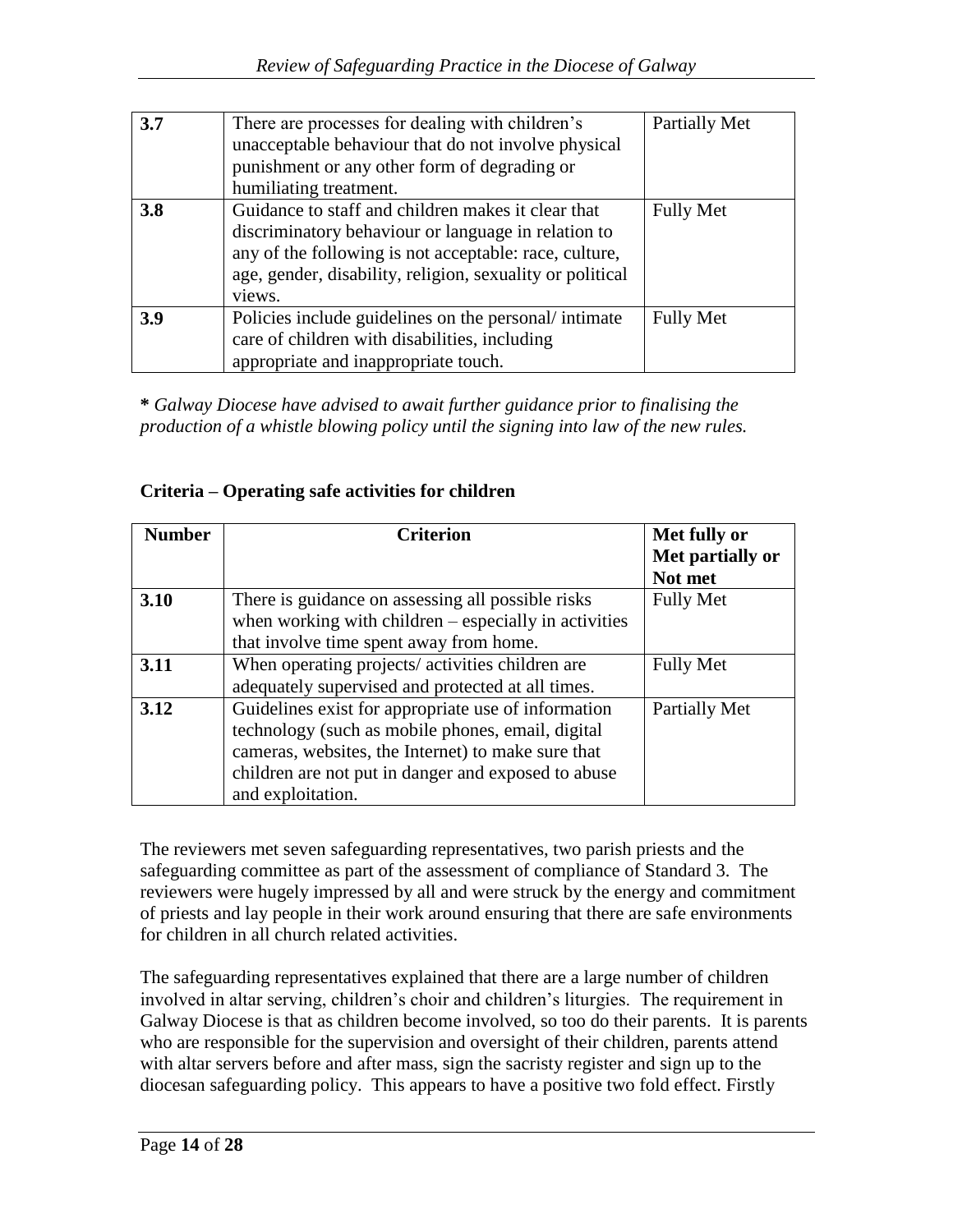children feel secure in having parental attendance at all times and secondly it allows for greater participation by parents in their children's ministry.

The safeguarding representatives expressed the strong view that leadership from Bishop Drennan and their parish priests is critical and very forthcoming in safeguarding children in Galway Diocese. It was very reassuring for the reviewers to hear very positive comments about clergy leading from the front in all matters relating to safeguarding. The representatives were also very appreciative of the parts played by the designated person and safeguarding co-ordinator in making sure that the policies and procedures were relevant and easy to understand, as well as ensuring the practice conforms to the standards. The safeguarding co-ordinator visits all parishes on a regular basis, checking that the notices are displayed, that procedures are followed and that practice conforms to the safeguarding standards of the diocese.

Vetting is co-ordinated in Galway Diocese on behalf of the western province. There is a comprehensive electronically managed vetting system which has been developed by the vetting co-ordinator in association with personnel from all the other dioceses in the western province. The system ensures easy tracking of vetting applications as well as comprehensive information about the numbers vetted in the diocese, amongst the religious and in schools in Galway. (Schools do not come under the remit of NBSCCCI and their policies and practices were not examined as part of this review)

The vetting co-ordinator also supports the safeguarding co-ordinator and safeguarding committee in other administrative tasks. She presented as extremely efficient and helpful.

The reviewers would wish to reflect the significant good work that is taking place in relation to all aspects of safeguarding and preventing harm to children and wish to acknowledge all personnel, - lay, clergy, paid and volunteer for their contribution to safeguarding practice in Galway Diocese.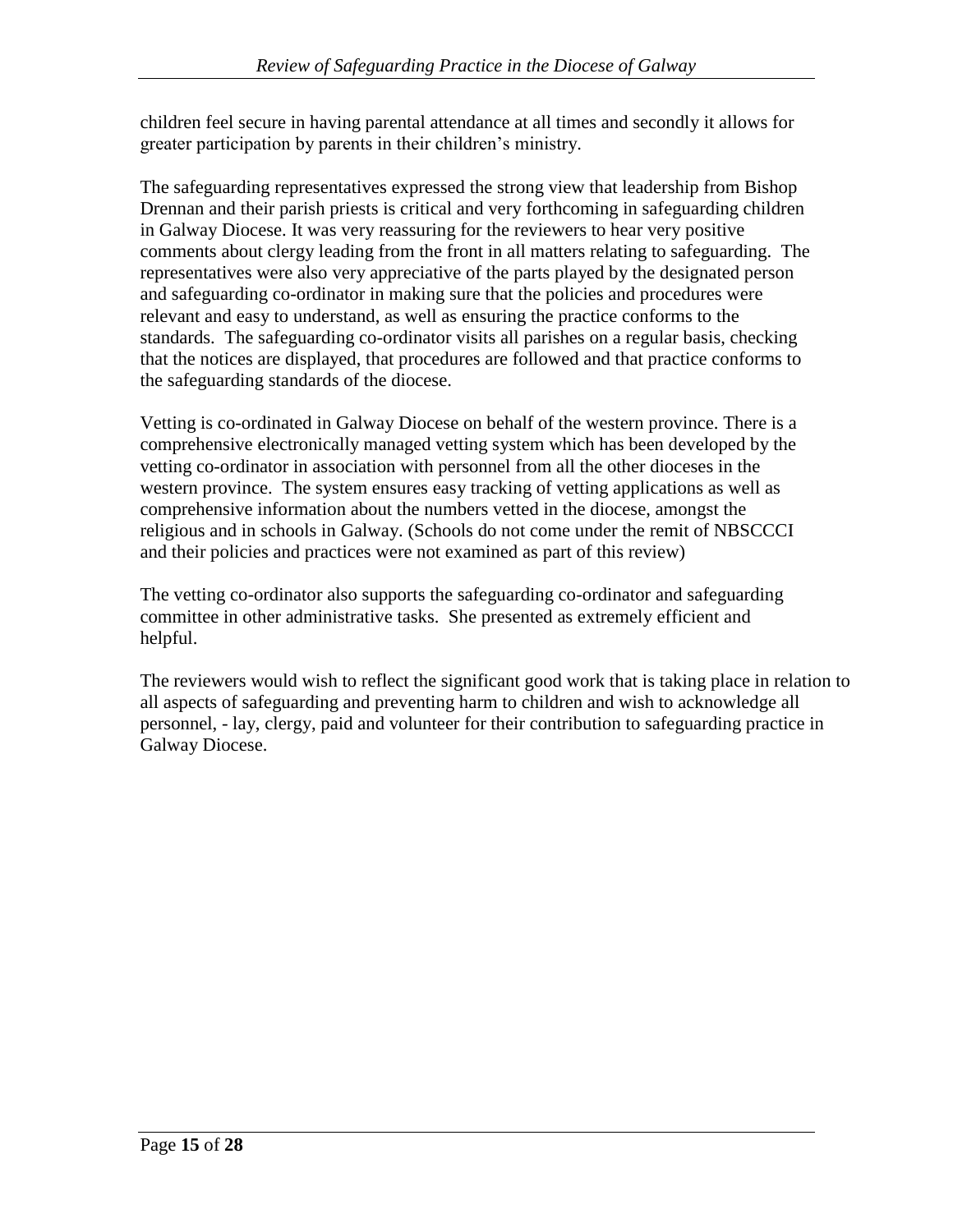## *Training and Education*

*All Church personnel should be offered training in child protection to maintain high standards and good practice.*

| Criteria      |                                                          |                  |
|---------------|----------------------------------------------------------|------------------|
| <b>Number</b> | <b>Criterion</b>                                         | Met fully or     |
|               |                                                          | Met partially or |
|               |                                                          | Not met          |
| 4.1           | All Church personnel who work with children are          | <b>Fully Met</b> |
|               | inducted into the Church's policy and procedures on      |                  |
|               | child protection when they begin working within          |                  |
|               | Church organisations.                                    |                  |
| 4.2           | Identified Church personnel are provided with            | <b>Fully Met</b> |
|               | appropriate training for keeping children safe with      |                  |
|               | regular opportunities to update their skills and         |                  |
|               | knowledge.                                               |                  |
| 4.3           | Training is provided to those with additional            | <b>Fully Met</b> |
|               | responsibilities such as recruiting and selecting staff, |                  |
|               | dealing with complaints, disciplinary processes,         |                  |
|               | managing risk, acting as designated person.              |                  |
| 4.4           | Training programmes are approved by National             | <b>Fully Met</b> |
|               | Board for Safeguarding Children in the Catholic          |                  |
|               | Church in Ireland (NBSCCCI) and updated in line          |                  |
|               | with current legislation, guidance and best practice.    |                  |

There are two trainers who are registered with NBSCCCI to provide safeguarding training in the Diocese of Galway. Both post holders have been in post for some time and lead busy lives outside this role. One is a busy parish priest and the other a religious sister with commitments elsewhere.

The trainers were previously accredited under the *Keeping Safe* programme and have worked very positively with HSE colleagues to provide training. They have developed a diocesan manual for training which records a resume of all training provided within the diocese since 2005 until the current time. This training has included *Keeping Safe*; awareness raising of abuse, responding to allegations and creating safe environments, vetting and recruitment, disability training. This training has been delivered to a wide range of personnel in the diocese and amongst religious congregations.

In addition there is an annual conference for all diocesan staff and volunteers which is arranged by the two trainers. Bishop Drennan always attends as do a large number of diocesan clergy. This conference provides an opportunity for the diocese to communicate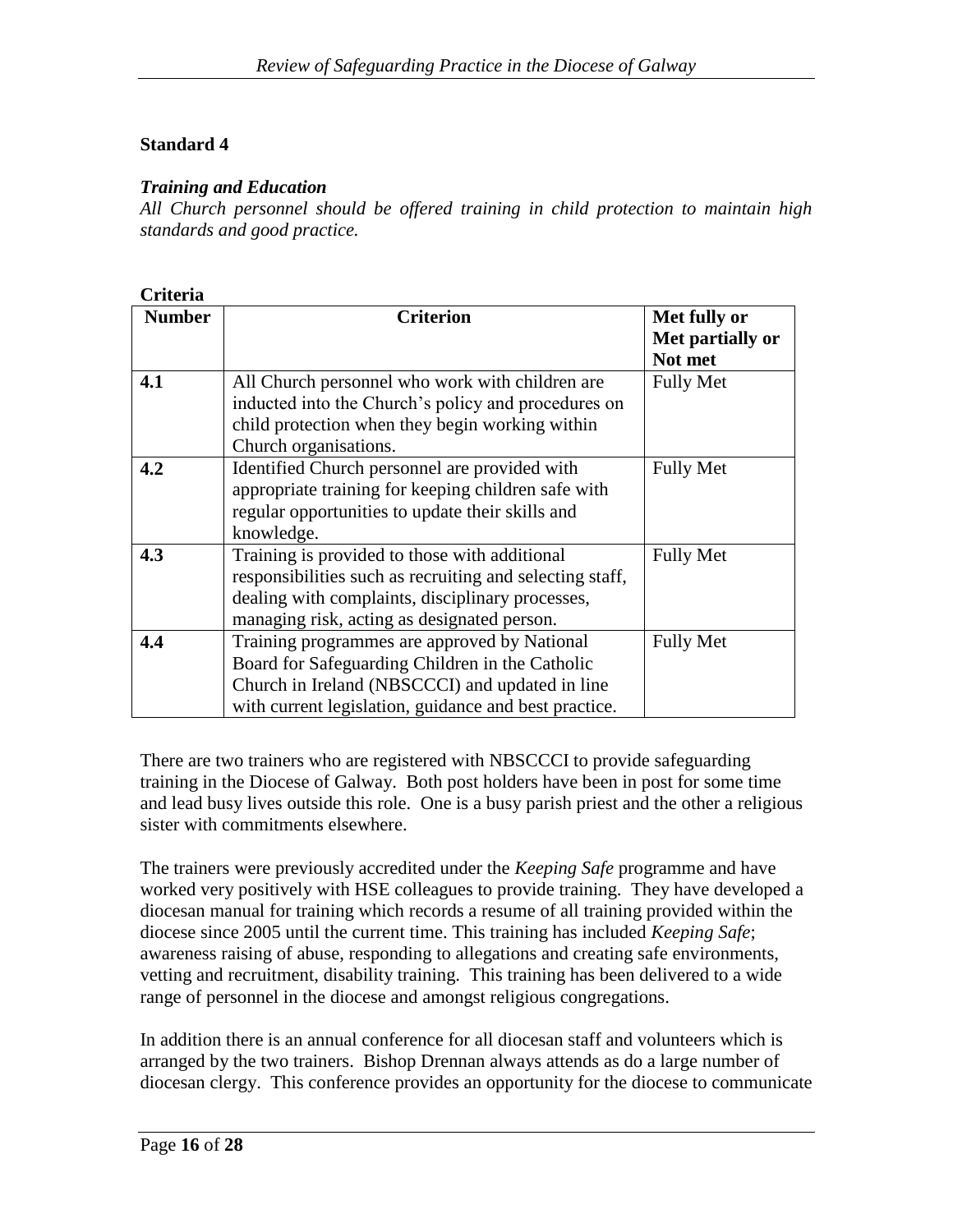its safeguarding message and update all on new developments. Guest speakers are invited to present on topical key issues.

The two trainers are clearly very experienced and while committed to their roles, it must be recognised that training is a small part of their other important responsibilities. They have indicated that they intend recommending new people attend the training the trainer course run by NBSCCCI in the forthcoming year.

One of the trainers sits on the safeguarding committee as does the Director of Safeguarding and he is participating in the rewriting of diocesan policy and procedures at provincial level.

There is a strong sense of the importance of training in the diocese. It is valued by the priests and lay volunteers and Bishop Drennan. The diocese is fortunate to have two experienced and skilled trainers who continue to show enthusiasm for this important aspect of safeguarding.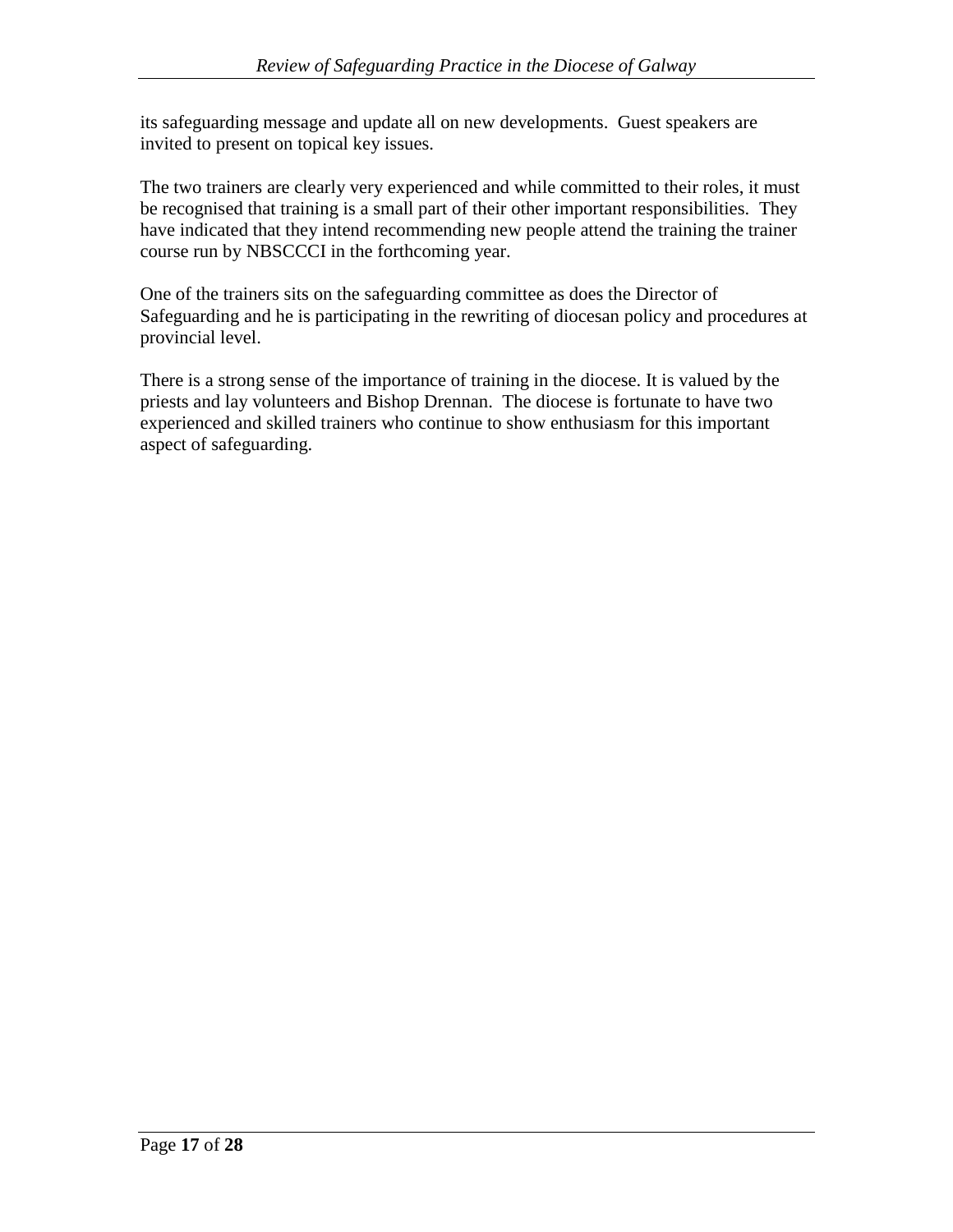## *Communicating the Church's Safeguarding Message*

*This standard requires that the Church's safeguarding policies and procedures be successfully communicated to Church personnel and parishioners (including children). This can be achieved through the prominent display of the Church policy, making children aware of their right to speak out and knowing who to speak to, having the Designated Person's contact details clearly visible, ensuring Church personnel have access to contact details for child protection services, having good working relationships with statutory child protection agencies and developing a communication plan which reflects the Church's commitment to transparency.*

| Criteria      |                                                                                                                                                                                                                                              |                                             |
|---------------|----------------------------------------------------------------------------------------------------------------------------------------------------------------------------------------------------------------------------------------------|---------------------------------------------|
| <b>Number</b> | <b>Criterion</b>                                                                                                                                                                                                                             | Met fully or<br>Met partially or<br>Not met |
| 5.1           | The child protection policy is openly displayed and<br>available to everyone.                                                                                                                                                                | Met fully                                   |
| 5.2           | Children are made aware of their right to be safe<br>from abuse and who to speak to if they have<br>concerns.                                                                                                                                | Met fully                                   |
| 5.3           | Everyone in Church organisations knows who the<br>designated person is and how to contact them.                                                                                                                                              | Met fully                                   |
| 5.4           | Church personnel are provided with contact details of<br>local child protection services, such as Health and<br>Social Care Trusts / Health Service Executive, PSNI,<br>An Garda Síochána, telephone helplines and the<br>designated person. | Met fully                                   |
| 5.5           | Church organisations establish links with statutory<br>child protection agencies to develop good working<br>relationships in order to keep children safe.                                                                                    | Met fully                                   |
| 5.6           | Church organisations at diocesan and religious order<br>level have an established communications policy<br>which reflects a commitment to transparency and<br>openness.                                                                      | Partially Met                               |

Communication is well established in the Diocese of Galway.

All Churches have safeguarding notices referring complainants to the diocesan designated person, An Garda Síochána and HSE. In addition, each parish displays the *Diocesan Code of Behaviour* to which all are expected to conform when relating to children and young people. There is a short version of the diocesan policy available in leaflet form as well as the full document.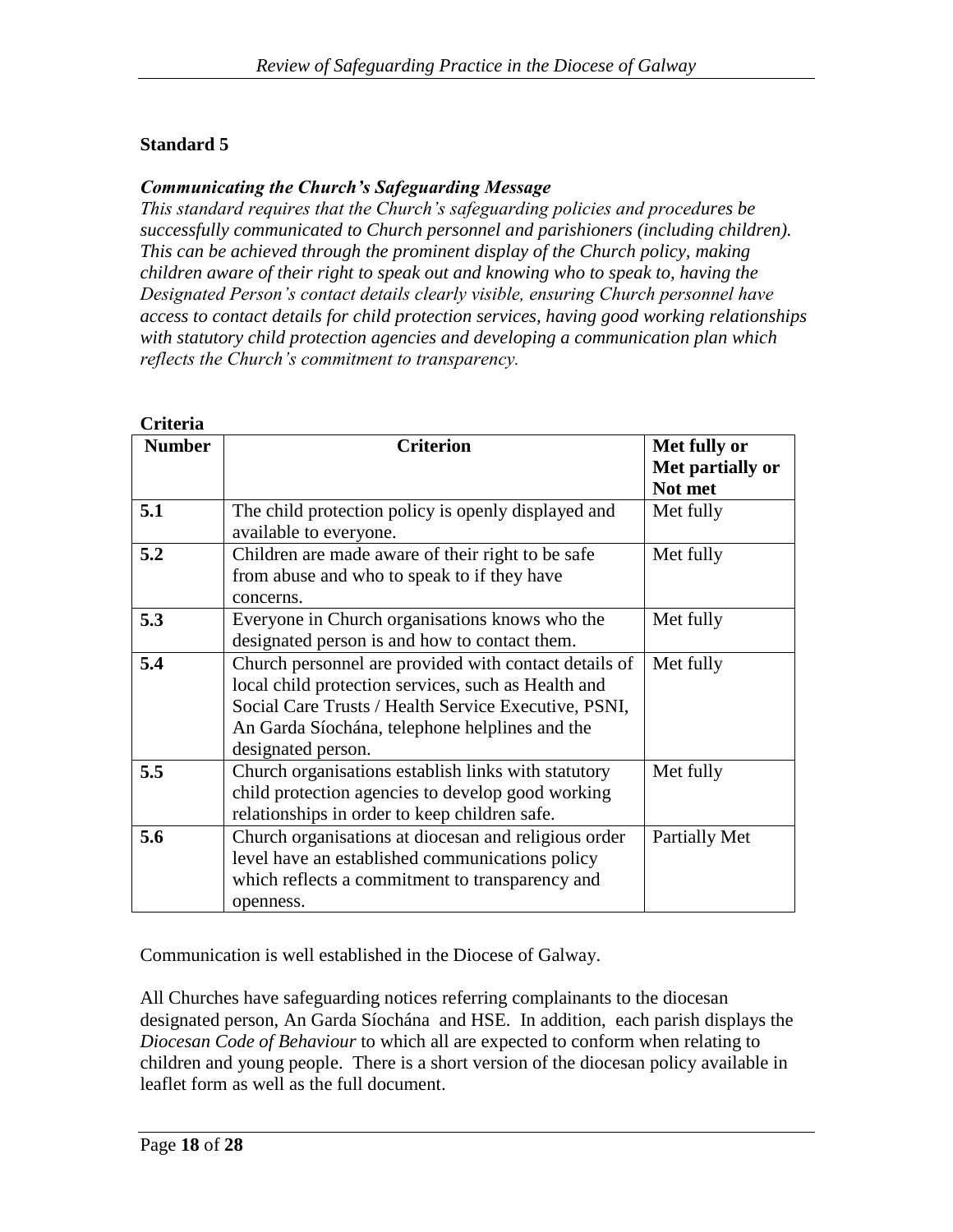The diocesan website [www.galwaydiocese.ie](http://www.galwaydiocese.ie/) has good information on the safeguarding policies and procedures, forms and contact people. In addition the dioceses produce an annual child protection newsletter and have done so since 2009. Finally, as already stated, there is an annual diocesan safeguarding conference.

## **Recommendation 6**

**To enhance communication further, the safeguarding committee should consider developing an annual communication plan and placing this on the diocesan website.**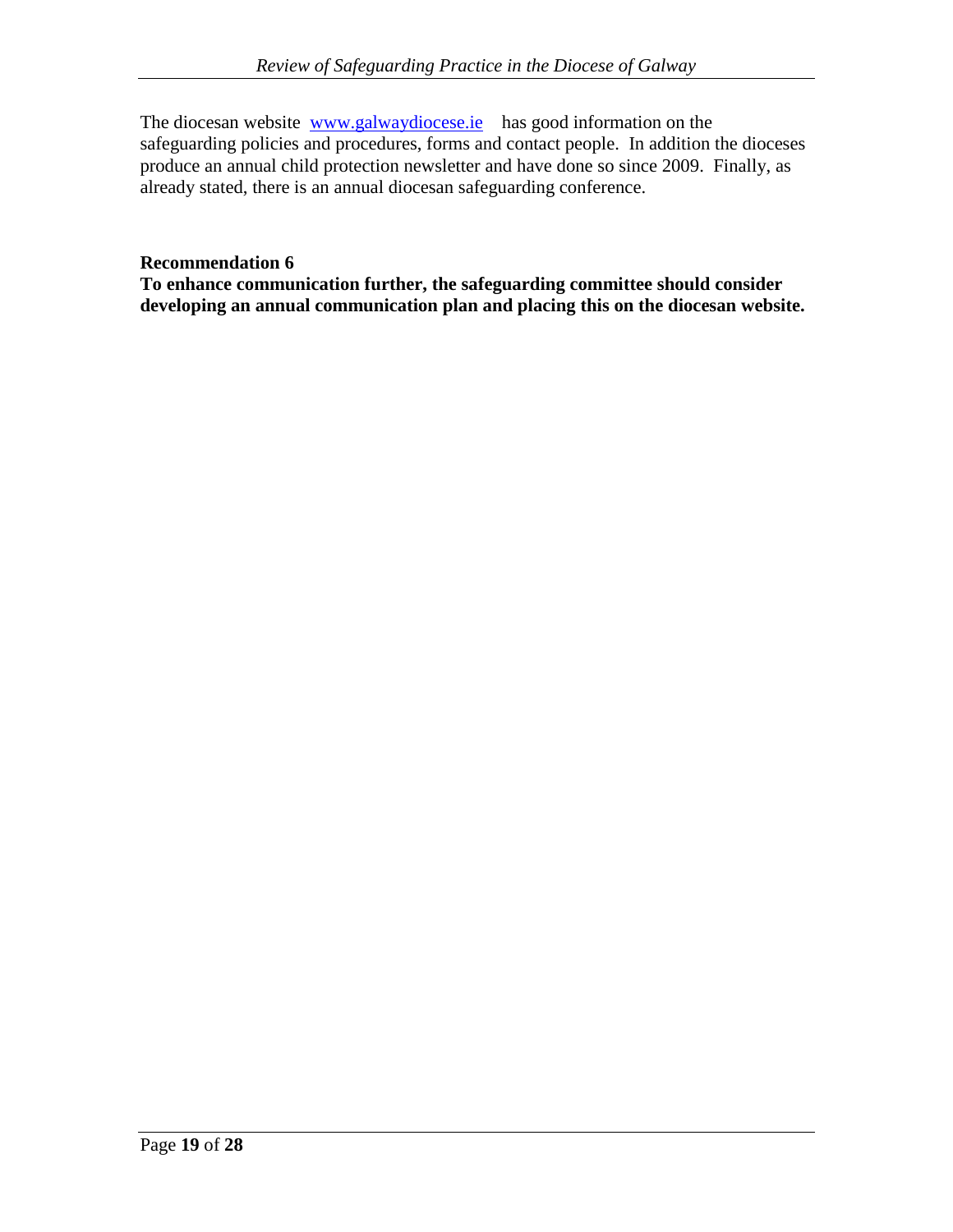#### *Access to Advice and Support*

*Those who have suffered child abuse should receive a compassionate and just response and should be offered appropriate pastoral care to rebuild their lives.*

*Those who have harmed others should be helped to face up to the reality of abuse, as well as being assisted in healing.*

### **Criteria**

| <b>Number</b> | <b>Criterion</b>                                      | Met fully or     |
|---------------|-------------------------------------------------------|------------------|
|               |                                                       | Met partially or |
|               |                                                       | Not met          |
| 6.1           | Church personnel with special responsibilities for    | <b>Fully Met</b> |
|               | keeping children safe have access to specialist       |                  |
|               | advice, support and information on child protection.  |                  |
| 6.2           | Contacts are established at a national and/ or local  | <b>Fully Met</b> |
|               | level with the relevant child protection/welfare      |                  |
|               | agencies and help lines that can provide information, |                  |
|               | support and assistance to children and Church         |                  |
|               | personnel.                                            |                  |
| 6.3           | There is guidance on how to respond to and support a  | <b>Fully Met</b> |
|               | child who is suspected to have been abused whether    |                  |
|               | that abuse is by someone within the Church or in the  |                  |
|               | community, including family members or peers.         |                  |
| 6.4           | Information is provided to those who have             | <b>Fully Met</b> |
|               | experienced abuse on how to seek support.             |                  |
| 6.5           | Appropriate support is provided to those who have     | Partially Met    |
|               | perpetrated abuse to help them to face up to the      |                  |
|               | reality of abuse as well as to promote healing in a   |                  |
|               | manner which does not compromise children's           |                  |
|               | safety.                                               |                  |

There was clear reference in the case records of complainants and their families being offered counselling. The reviewers were also advised by the designated person that a suitable person was approached to take on the role of support person but has turned down this offer. The leaves a significant gap in the safeguarding structure and needs to be remedied as soon as possible. Bishop Drennan, the designated person and the safeguarding co-ordinator have all had contact with victims and offered pastoral support. As with other information these meetings are not well recorded and therefore the lack of written evidence fails to do justice to the good work taking place in this area of responding to the needs of victims.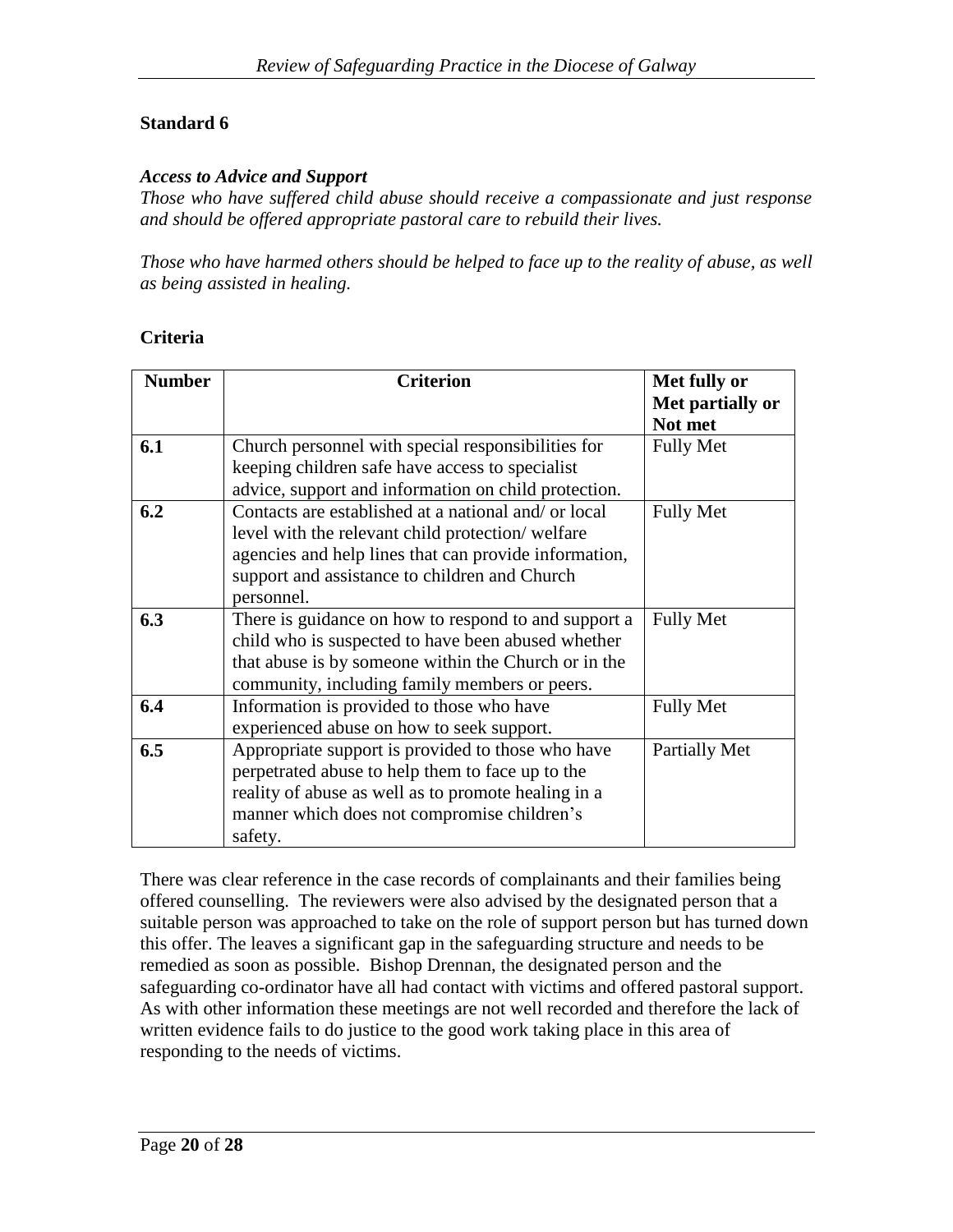## **Recommendation 7**

#### **Bishop Drennan needs to ensure that a support person is appointed as soon as possible; that the role is clarified, written down and shared in writing with future complainants. Bishop Drennan must also ensure that all contacts are recorded on the case management records.**

As part of the review, two priest advisers (known as support priests in Galway) were interviewed. These men presented in a very gentle and caring way towards both victims of abuse and perpetrators. The two priests each support two priests out of ministry. In discussion it became clear that these priests were not "appointed" as advisors but became support to friends who had been removed from public ministry. In one case the accused priest had viewed his support with some scepticism, articulating his concern that anything discussed would be reported back to the bishop. *Safeguarding Children: Standards and Guidance Document for the Catholic Church in Ireland* sets out the role of priest adviser as someone available to the respondent and as someone representing the needs of the respondent to the Church Authority. The role is neither one of therapist or spiritual adviser nor one of monitoring on behalf of the bishop. Within Galway, the safeguarding co-ordinator takes on the monitoring role. Neither of the priest advisers have had any training for their role and while happy to support their friends, they appeared a little uncomfortable with the role if it involved any monitoring function. In order to eradicate this fear and to support them in their role, the safeguarding co-ordinator and designated person should meet with them and clarify their role as well as offer support and training.

### **Recommendation 8**

### **The safeguarding co-ordinator in consultation with Bishop Drennan and the designated person should draft role descriptions for priest advisers and identify appropriate training and support for the priests who hold this role.**

Bishop Drennan and his team regularly consult staff at the National Office of Safeguarding Children in the Catholic Church in Ireland (NBSCCCI), the local Garda superintendent and other experienced personnel when dealing with allegations of abuse. They form part of the Western Province safeguarding group and participate in regular meetings with colleagues to share best practice.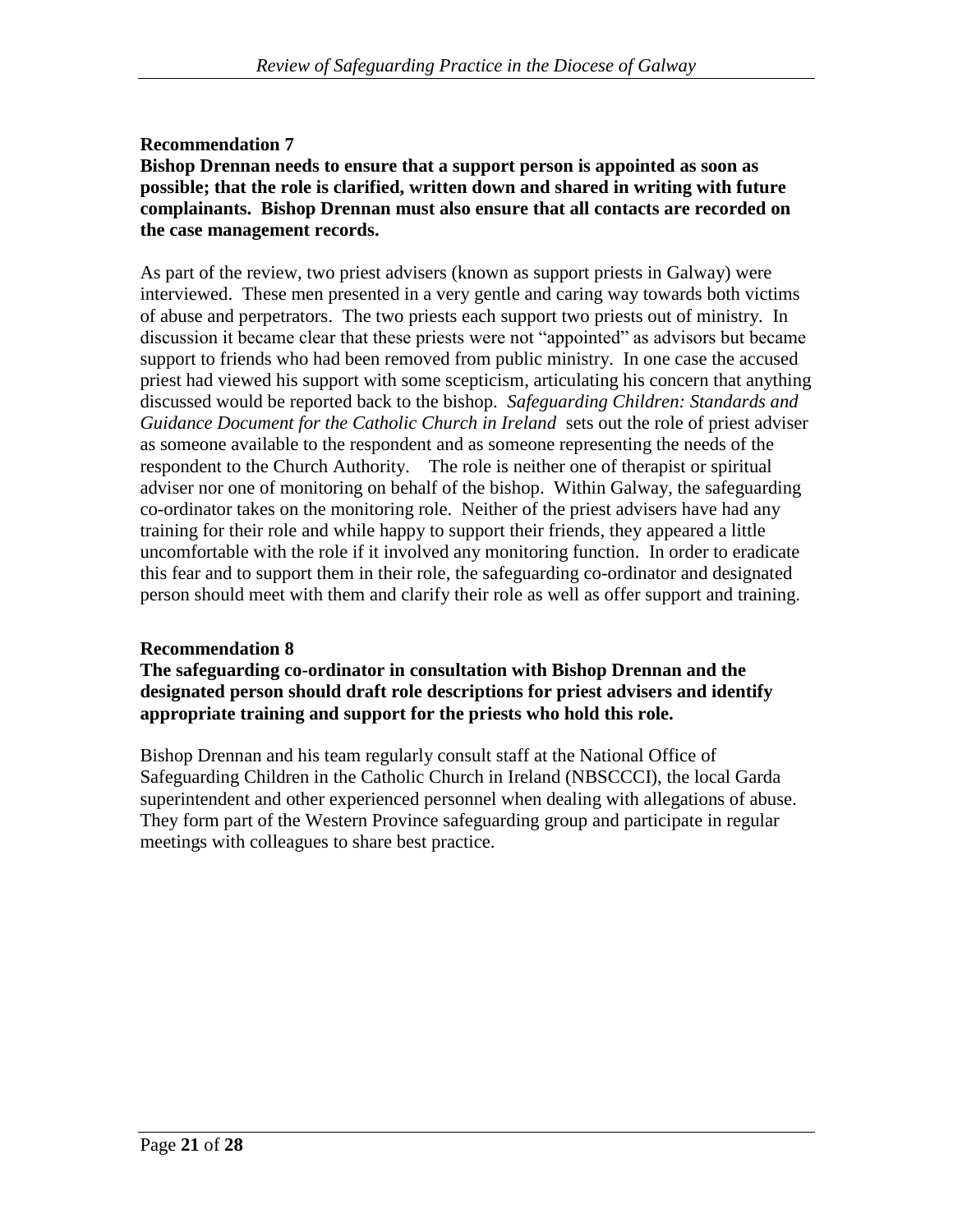## *Implementing and Monitoring Standards*

*Standard 7 outlines the need to develop a plan of action, which monitors the effectiveness of the steps being taken to keep children safe. This is achieved through making a written plan, having the human and financial resources available, monitoring compliance and ensuring all allegations and suspicions are recorded and stored securely.*

| Criteria      |                                                                                                                                                                               |                                             |
|---------------|-------------------------------------------------------------------------------------------------------------------------------------------------------------------------------|---------------------------------------------|
| <b>Number</b> | <b>Criterion</b>                                                                                                                                                              | Met fully or<br>Met partially or<br>Not met |
| 7.1           | There is a written plan showing what steps will be<br>taken to keep children safe, who is responsible for<br>implementing these measures and when these will be<br>completed. | Partially Met                               |
| 7.2           | The human or financial resources necessary for<br>implementing the plan are made available.                                                                                   | <b>Fully Met</b>                            |
| 7.3           | Arrangements are in place to monitor compliance<br>with child protection policies and procedures.                                                                             | <b>Fully Met</b>                            |
| 7.4           | Processes are in place to ask parishioners (children<br>and parents/ carers) about their views on policies and<br>practices for keeping children safe.                        | Partially Met                               |
| 7.5           | All incidents, allegations/suspicions of abuse are<br>recorded and stored securely.                                                                                           | <b>Fully Met</b>                            |

The safeguarding committee in Galway has been in existence for a number of years. It was reconstituted with new members in (2011). The committee is currently developing an annual plan and will be reviewing the parish audits. Upon completion of the parish audits the Safeguarding Director may visit the parish to check and remedy any deficits in practice. This is a good system and indicates the value of one person having oversight on behalf of the bishop for all safeguarding related issues.

At the outset of the report, there was reference to the religious orders present in the diocese. It is important to note that the safeguarding director and trainers include these orders in their safeguarding work. They are invited to training and there appears to be good liaison between the designated person and the provincials. While there is no requirement for the diocese to monitor the practice within the religious orders, it is clear that the diocese expects the provincial to notify it when allegations are made. It would be appropriate for the safeguarding director to formalise any safeguarding requirements so that as well as informing the diocese of allegations against members, the orders also inform the diocese that they have policies and procedures in place and that they annually conduct an audit of practice.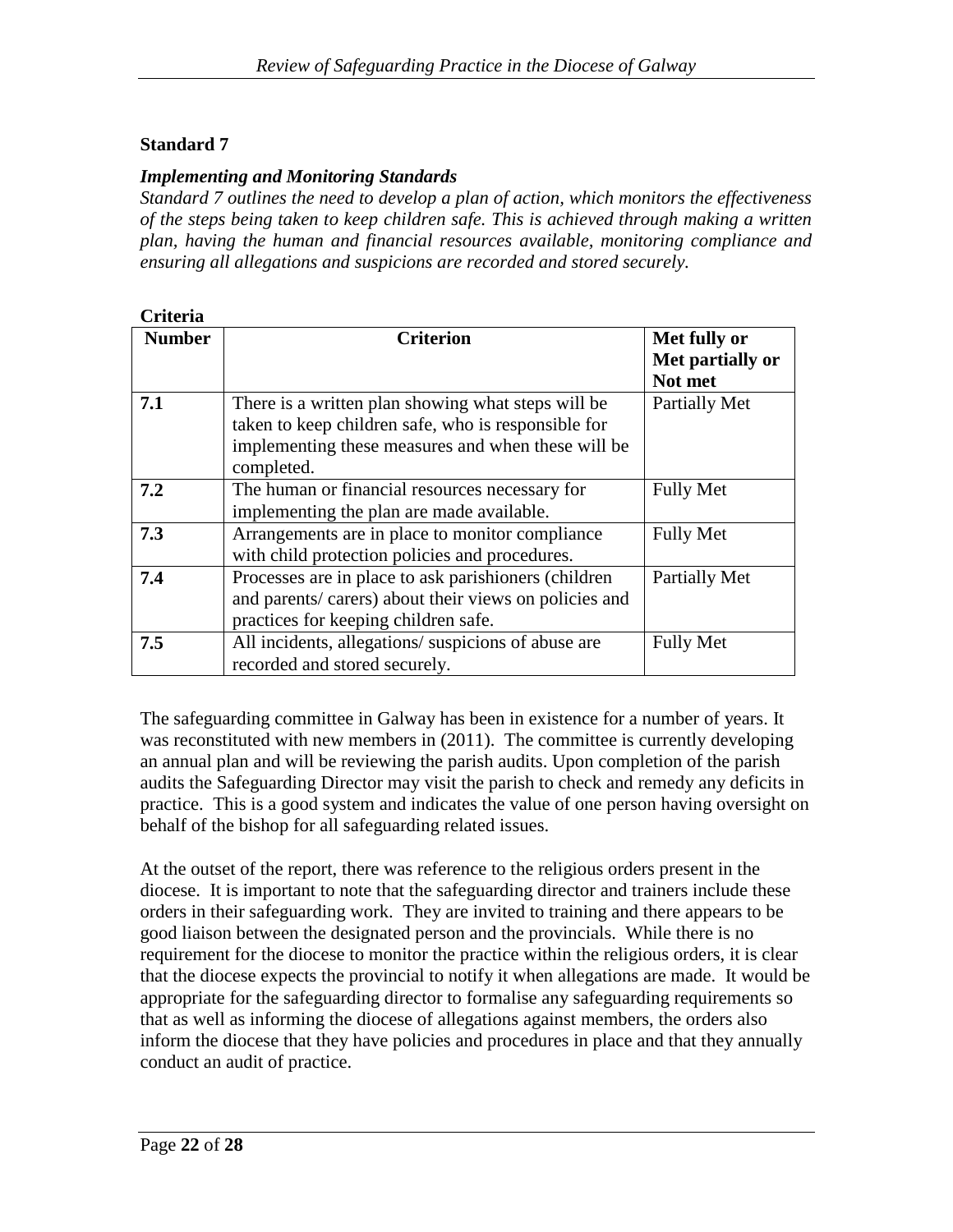Finally, the safeguarding director takes his role in monitoring and supporting good practice very seriously. He regularly visits parishes and Church groups, gives talks and presentations on good safeguarding and the diocesan policy and procedures and then ensures full completion of the annual safeguarding parish audit. Alongside the safeguarding committee, he also compiles a report for Bishop Drennan on an annual basis which highlights activity in relation to all aspects of safeguarding and an evaluation of implementation of the diocesan policy at parish Level.

### **Recommendation 9**

**The Safeguarding Director should ensure that the annual report for Bishop Drennan and the people of Galway Diocese which sets out all steps taken to safeguard children and evaluates the implementation of procedures at parish level is publicised on the diocesan safeguarding website and widely disseminated throughout the diocese.**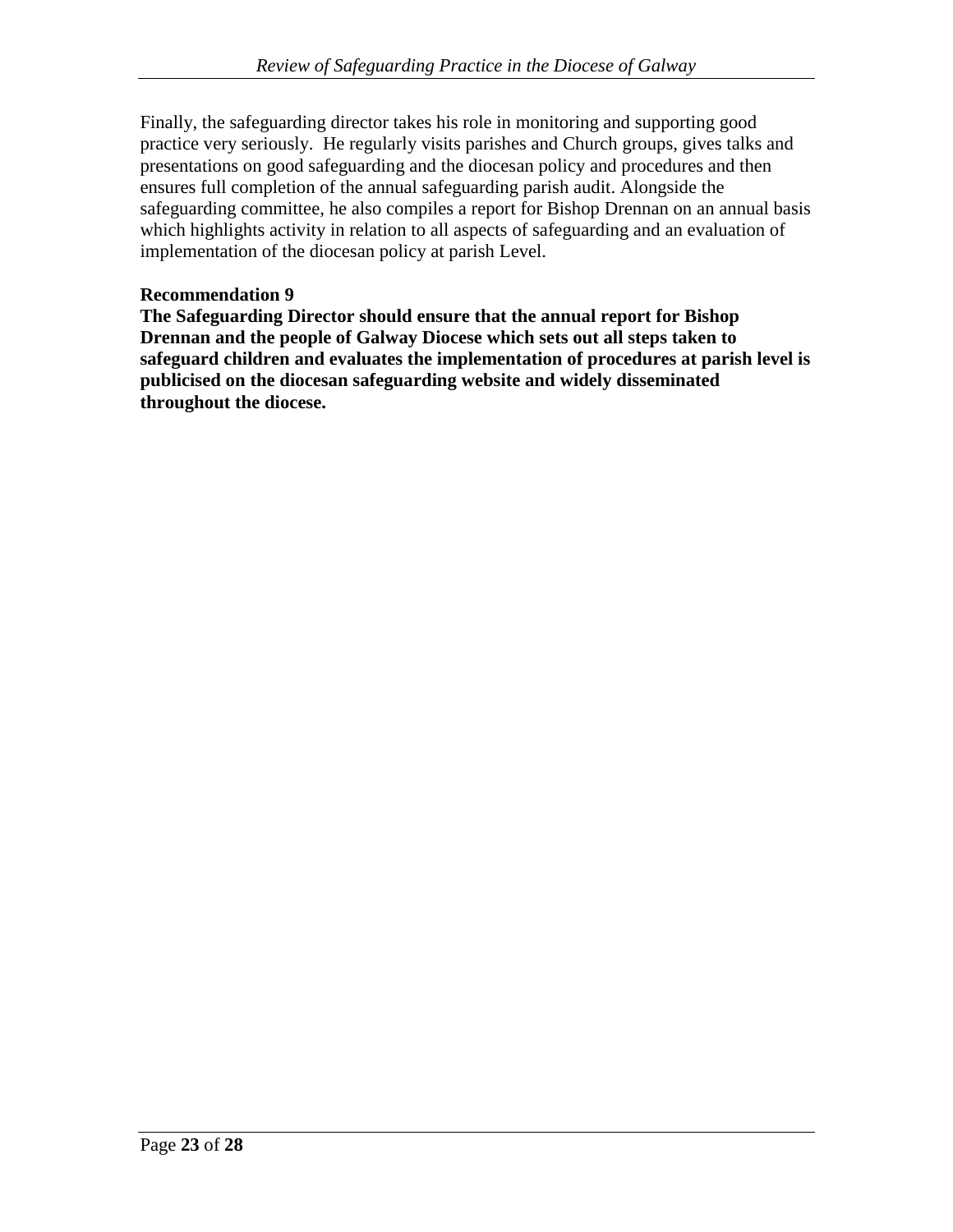## **Recommendations**

#### **Recommendation 1.**

**Bishop Drennan should review all cases of living priests who are on administrative leave ("out of ministry") to ensure that formal written precepts have been issued and shared with the accused priest, and a copy retained on file.**

#### **Recommendation 2**

**Bishop Drennan needs to appoint a suitable person to initiate the preliminary investigation under Canon 1717, in relation to all priests out of ministry (where this has not already happened) and inform the CDF if required so that any subsequent penal process may take place.**

#### **Recommendation 3**

**The Safeguarding Co-ordinator should put in place written risk management plans which should be shared with the accused priest; and a record made of all reviews of risk and monitoring visits**.

#### **Recommendation 4**

**Bishop Drennan in consultation with his designated people must decide how to proceed in relation to seeking advice on case management issues. Should they decide to retain both their own Diocesan Advisory panel and the National Case Management Reference Group (NCMRG), then they must draft protocols so that there is clarity around panel roles and responsibilities.**

#### **Recommendation 5**

**The designated person must ensure that all case management records follow the NBSCCCI template with narrative accounts of all actions taken and meetings held.**

#### **Recommendation 6**

**To enhance communication further, the safeguarding committee should consider developing an annual communication plan and placing this on the diocesan website.**

#### **Recommendation 7**

**Bishop Drennan needs to ensure that a support person is appointed as soon as possible; that the role is clarified, written down and shared in writing with future complainants. Bishop Drennan must also ensure that all contacts are recorded on the case management records.**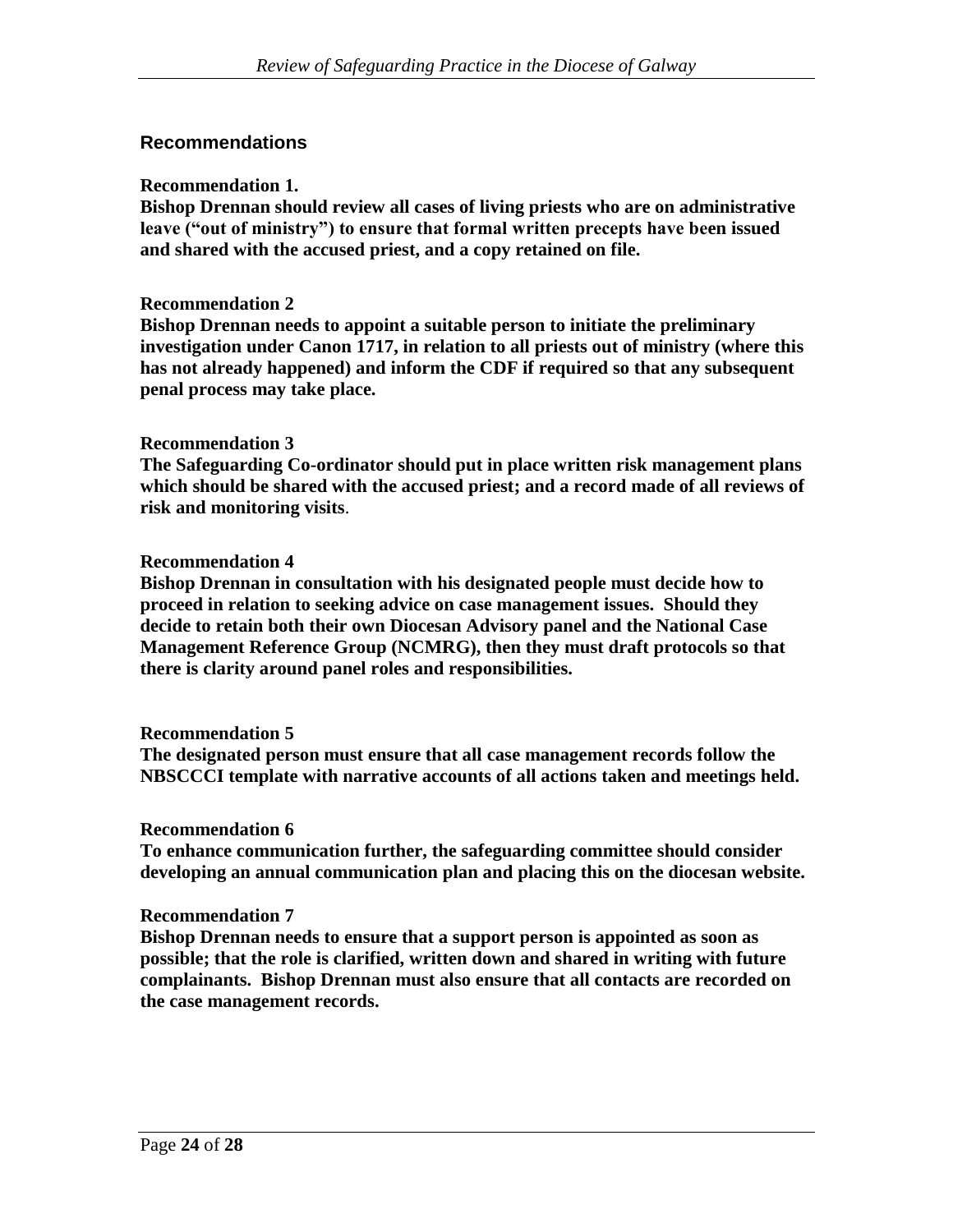## **Recommendation 8**

**The safeguarding co-ordinator in consultation with Bishop Drennan and the designated person should draft role descriptions for priest advisers and identify appropriate training and support for the priests who hold this role.**

#### **Recommendation 9**

**The Safeguarding Director should ensure that the annual report for Bishop Drennan and the people of Galway Diocese which sets out all steps taken to safeguard children and evaluates the implementation of procedures at parish level is publicised on the diocesan safeguarding website and widely disseminated throughout the diocese.**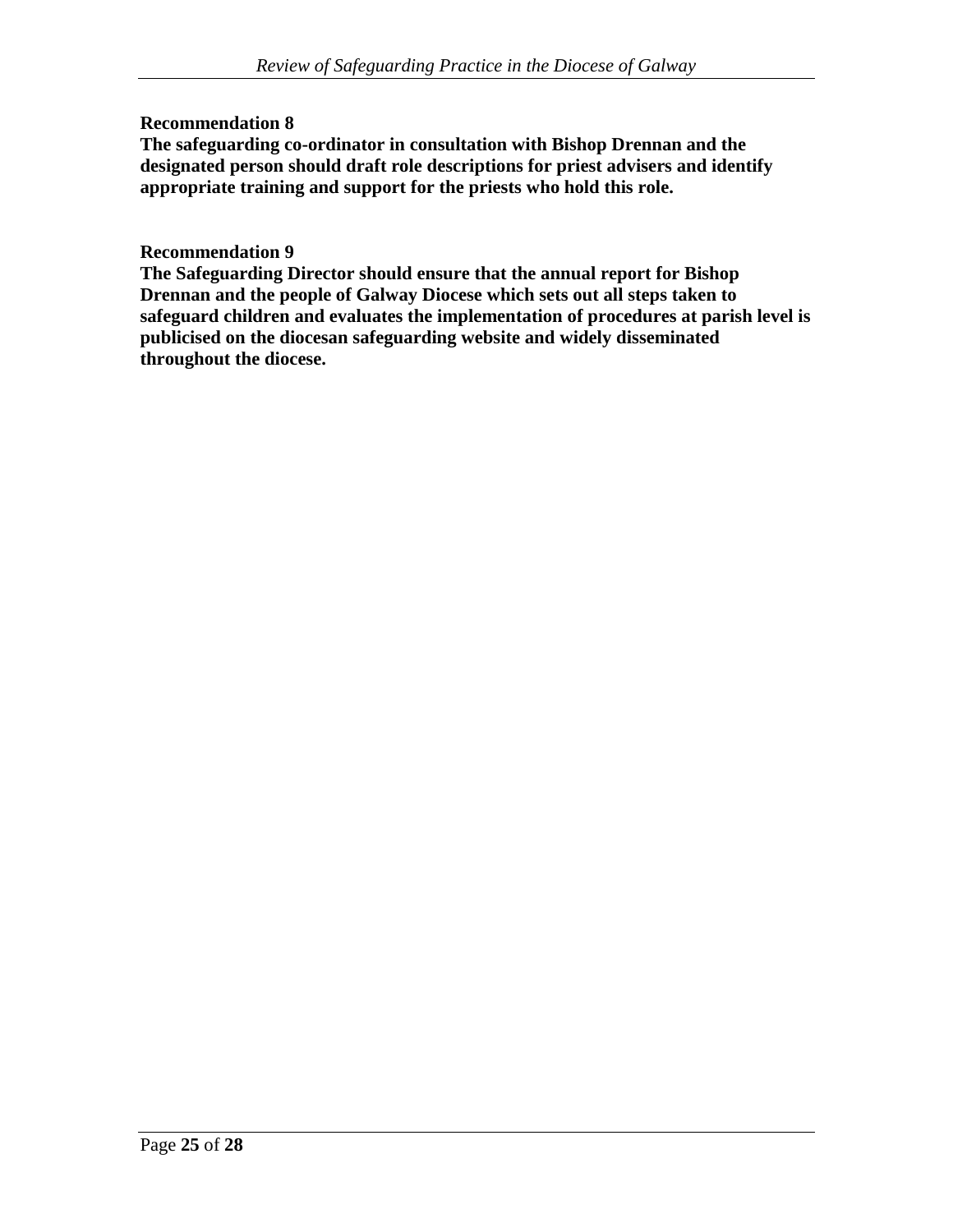## **Review of Safeguarding in the Catholic Church in Ireland**

#### **Terms of Reference**

(which should be read in conjunction with the accompanying Notes)

- 1. To ascertain the full extent of all complaints or allegations, knowledge, suspicions or concerns of child sexual abuse, made to the diocese / religious congregation by individuals or by the Civil Authorities in the period  $1<sup>st</sup>$  January 1975 to date of Review against Catholic clergy and/or religious still living and who are ministering/or who once ministered under the aegis of the diocese / religious congregation and examine/review and report on the nature of the response on the part of the diocese / religious congregation.
- 2. If deemed relevant, select a random sample of complaints or allegations, knowledge, suspicions or concerns of child sexual abuse, made to the diocese / religious congregation by individuals or by the Civil Authorities in the period  $1<sup>st</sup>$ January 1975 to date of Review against Catholic clergy and/or religious now deceased and who ministered under the aegis of the diocese / religious congregation and examine/review and report on the nature of the response on the part of the diocese / religious congregation.
- 3. To ascertain all of the cases during the relevant period in which the diocese / religious congregation:
	- knew of child sexual abuse involving Catholic clergy and/or religious still living and including those clergy and/or religious visiting, studying and/or retired;
	- had strong and clear suspicion of child sexual abuse; or
	- had reasonable concern:

and examine/review and report on the nature of the response on the part of the diocese / religious congregation.

- 4. To consider and report on the following matters:
	- child safeguarding policies and guidance materials currently in use in the diocese / religious congregation and an evaluation of their application;
	- communication by the diocese / religious congregation with the Civil Authorities;
	- current risks and their management.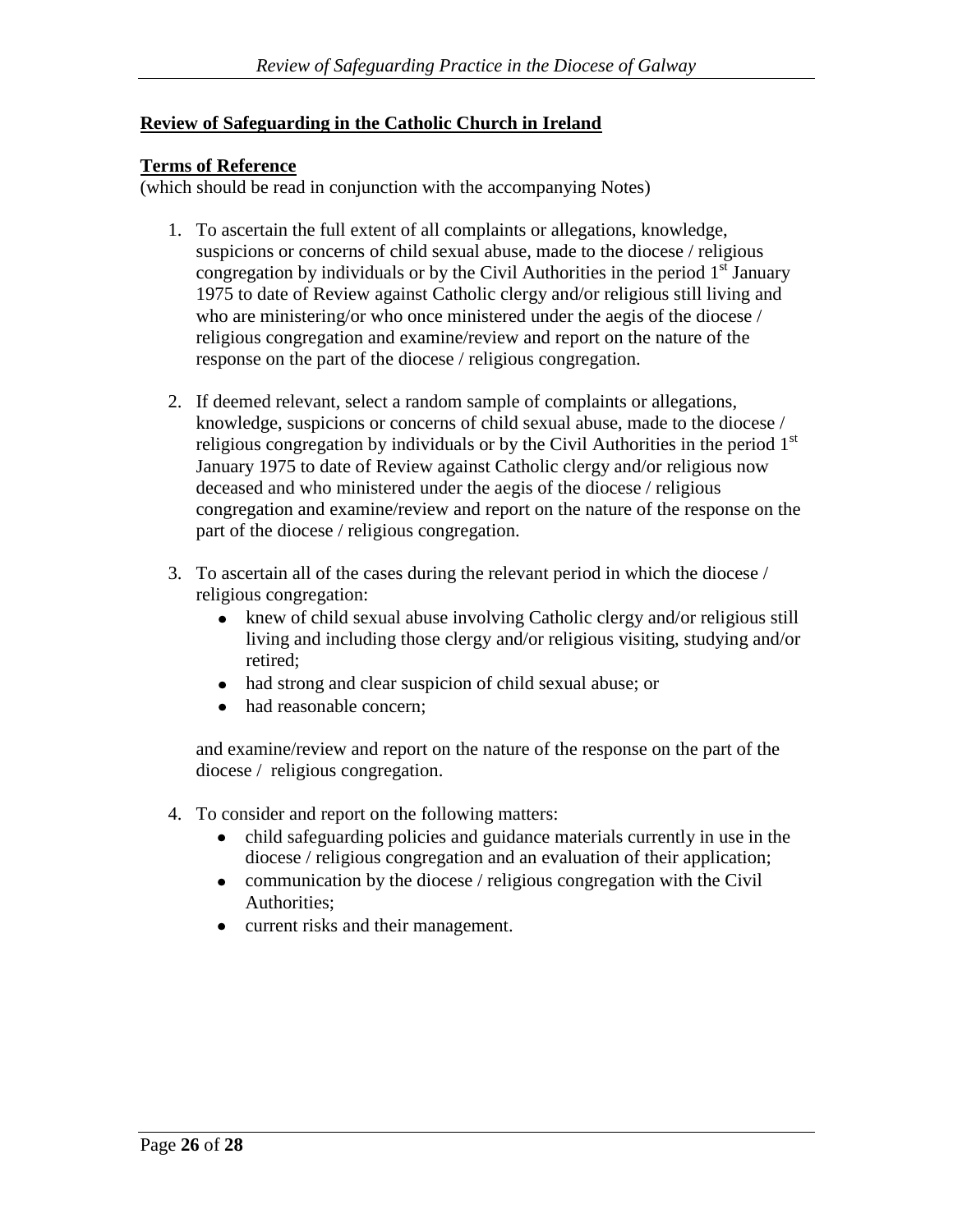## **Accompanying Notes**

## *Note 1* **Definition of Child Sexual Abuse:**

The definition of child sexual abuse is in accordance with the definition adopted by the Ferns Report (and the Commission of Investigation Report into the Catholic Archdiocese of Dublin). The following is the relevant extract from the Ferns Report:

"While definitions of child sexual abuse vary according to context, probably the most useful definition and broadest for the purposes of this report was that which was adopted by the Law Reform Commission in  $1990<sup>1</sup>$  and later developed in Children First, National Guidelines for the Protection and Welfare of Children (Department of Health and Children, 1999) which state that 'child sexual abuse occurs when a child is used by another person for his or her gratification or sexual arousal or that of others'. Examples of child sexual abuse include the following:

- exposure of the sexual organs or any sexual act intentionally performed in the presence of a child;
- intentional touching or molesting of the body of a child whether by person or object for the purpose of sexual arousal or gratification;
- masturbation in the presence of the child or the involvement of the child in  $\bullet$ an act of masturbation;
- sexual intercourse with the child whether oral, vaginal or anal;
- sexual exploitation of a child which includes inciting, encouraging, propositioning, requiring or permitting a child to solicit for, or to engage in prostitution or other sexual acts. Sexual exploitation also occurs when a child is involved in exhibition, modelling or posing for the purpose of sexual arousal, gratification or sexual act, including its recording (on film, video tape, or other media) or the manipulation for those purposes of the image by computer or other means. It may also include showing sexually explicit material to children which is often a feature of the 'grooming' process by perpetrators of abuse".

## *Note 2* **Definition of Allegation:**

The term allegation is defined as an accusation or complaint where there are reasonable grounds for concern that a child may have been, or is being sexually abused, or is at risk of sexual abuse, including retrospective disclosure by adults. It includes allegations that did not necessarily result in a criminal or canonical investigation, or a civil action, and allegations that are unsubstantiated but which are plausible. (NB: Erroneous information does not necessarily make an allegation implausible, for example, a priest arrived in a parish in the Diocese a year after the alleged abuse, but other information supplied appears credible and the alleged victim may have mistaken the date).

 $\overline{a}$ <sup>1</sup> This definition was originally proposed by the Western Australia Task Force on Child Sexual Abuse, 1987 and is adopted by the Law Reform Commission (1990) *Report on Child Sexual Abuse*, p. 8.